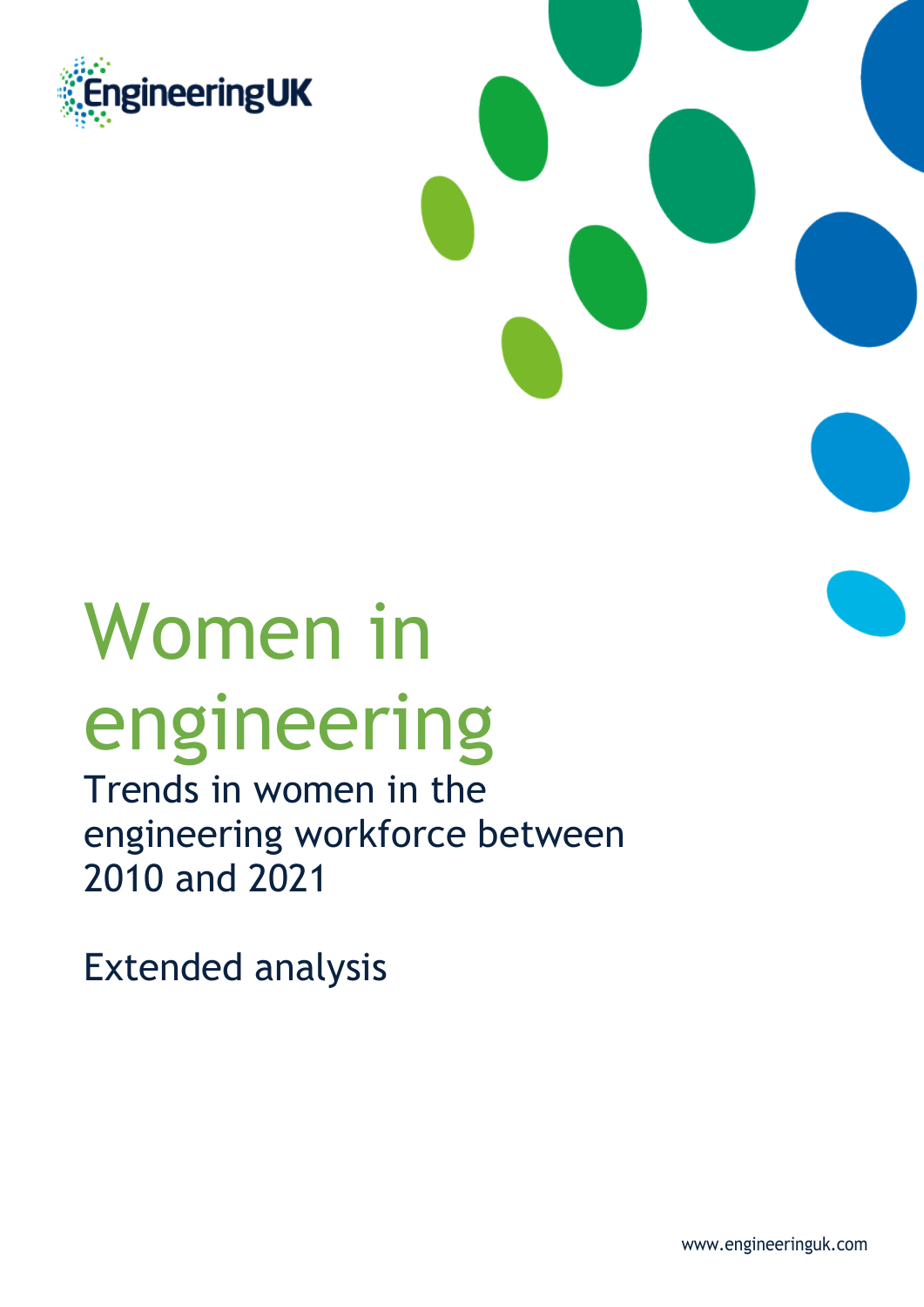



#### Executive summary

Although engineering remains a male-dominated field, since 2010 we have seen both a proportional and absolute increase in the number of women working in engineering roles.

In this paper we use data from the Labour Force Survey (LFS) to explore this trend in more detail, focusing on which engineering roles and industries have seen the most progress, in terms of gender balance – and which have seen the least.

- **In 2010, just over 1 in 10 (10.5%) of those working in engineering roles were women. By 2021, this had risen to 16.5%**
- **In terms of numbers, this represents an increase from 562,000 women working in engineering roles in 2010 to 936,000 in 2021**

In general, this rise has coincided with an overall expansion of the engineering workforce (from 5.3 million workers in 2010 to 5.6 million in 2021). Notably, however, the rise of women continued in absolute terms even when the total number of people working in engineering roles fell in 2020, the first year of the Covid-19 pandemic.

#### The engineering footprint

Our analysis makes use of the engineering footprint, a list of standard occupational classification (SOC) and standard industrial classification (SIC) codes that has been agreed by EngineeringUK, the Royal Academy of Engineering, and the Engineering Council to constitute 'engineering'.

Those we refer to as working in **engineering roles (or the 'engineering workforce')** are the people who work in the Standard Occupational Classifications (SOC) that meet the footprint's criteria for 'engineering'. Where appropriate, we have further disaggregated this according to the footprint's definition of 'core' and 'related' engineering:

- **Core**: roles that are primarily engineering-based and require the consistent application of engineering knowledge and skills to execute the role effectively (for example, civil engineers; mechanical engineers; electrical engineers; science, engineering and production technicians, machine operatives, etc.)
- **Related**: roles that require a mixed application of engineering knowledge and skill alongside other skill sets, which are often of greater importance to executing the role effectively (for example, quantity surveyors; architects; IT operations technicians; web designers and developers, etc.)

Those we refer to as working in the **engineering sector (or those 'working in engineering industries')** are the people who work in the Standard Industrial Classifications (SIC) that meet the footprint's criteria for 'engineering'.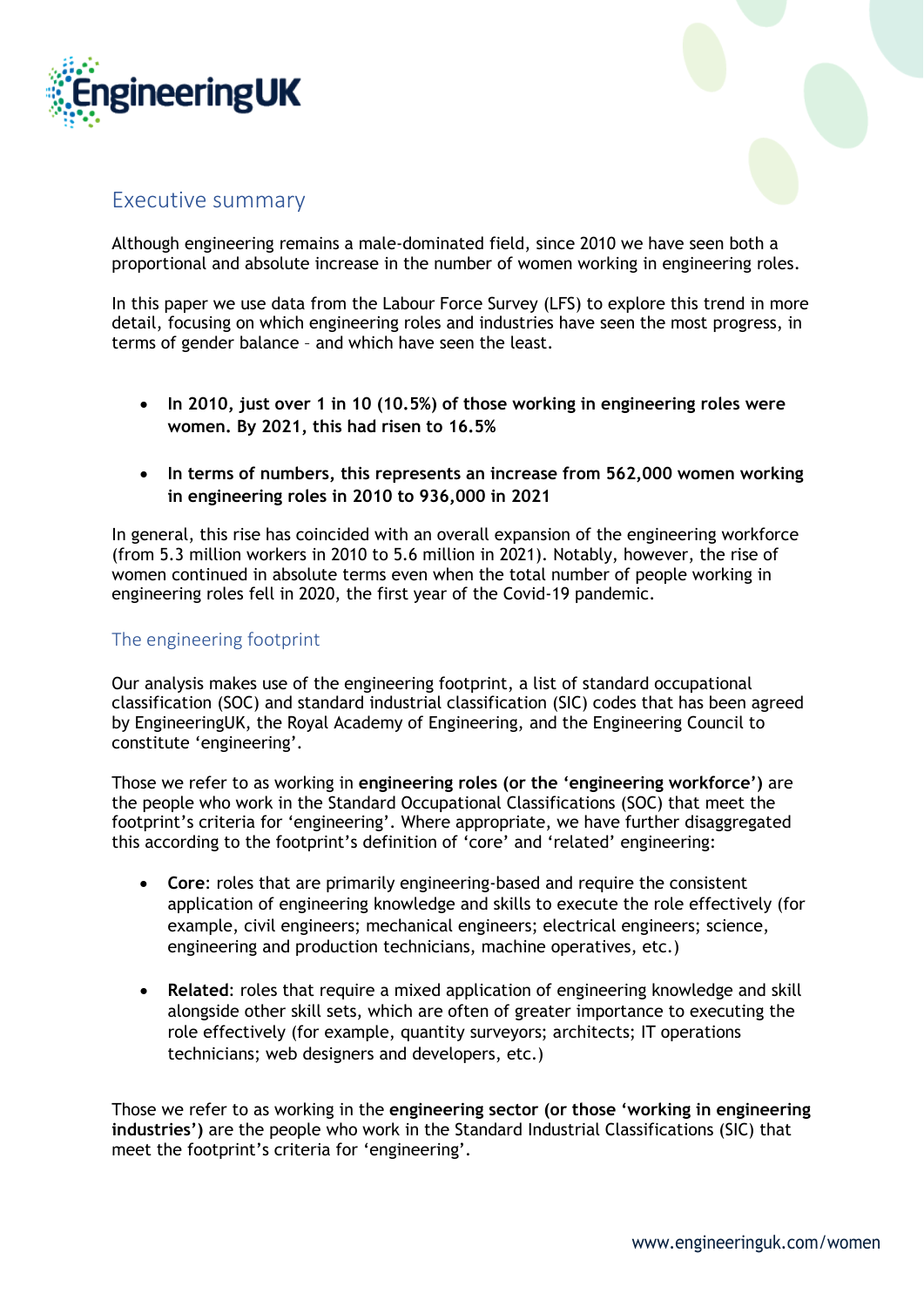

It is worth noting, as the below illustration depicts, that these concepts inter-related. One can work in an engineering job (SOC) within or outside of the engineering sector (SIC) – and indeed we find the latter is more likely to be the case for women than it is for men. This has important for our understanding of where progress is – and isn't - being made.

For the purpose of this analysis, we have focused on those in engineering roles (SOC) and their presence in and outside of engineering industries (SIC). In other words, we do not consider those women who may work in engineering sectors, but not in engineering roles (so, for example, marketing or HR roles that arise in engineering companies but are nevertheless not engineering jobs).



#### **Figure 1. The occupational and industrial engineering footprint**

#### Differences by occupation and industry

It is apparent that while the proportion and number of women in engineering has increased, this rise has been concentrated in certain roles and sectors. Although results vary by individual occupation and sector, in general we found that women were more likely to be in related - rather than core - engineering roles<sup>[1](#page-2-0)</sup> and working in industries outside of what is traditionally deemed to be 'engineering'[2](#page-2-1) (the 'engineering sector').

• **Differences by occupation:** In 2021, just 15.2% of those working in 'core' engineering roles were women, compared with 19.0% of those working in 'related engineering' roles.

[www.engineeringuk.com/media/156187/state-of-engineering-report-2018.pdf](http://www.engineeringuk.com/media/156187/state-of-engineering-report-2018.pdf)

<span id="page-2-0"></span><sup>1</sup> As defined by the occupational engineering footprint agreed jointly by EngineeringUK, the Royal Academy of Engineering, and Engineering Council. See

<span id="page-2-1"></span> $<sup>2</sup>$  As defined by the industrial engineering footprint agreed jointly by EngineeringUK, the Royal</sup> Academy of Engineering, and Engineering Council. Ibid.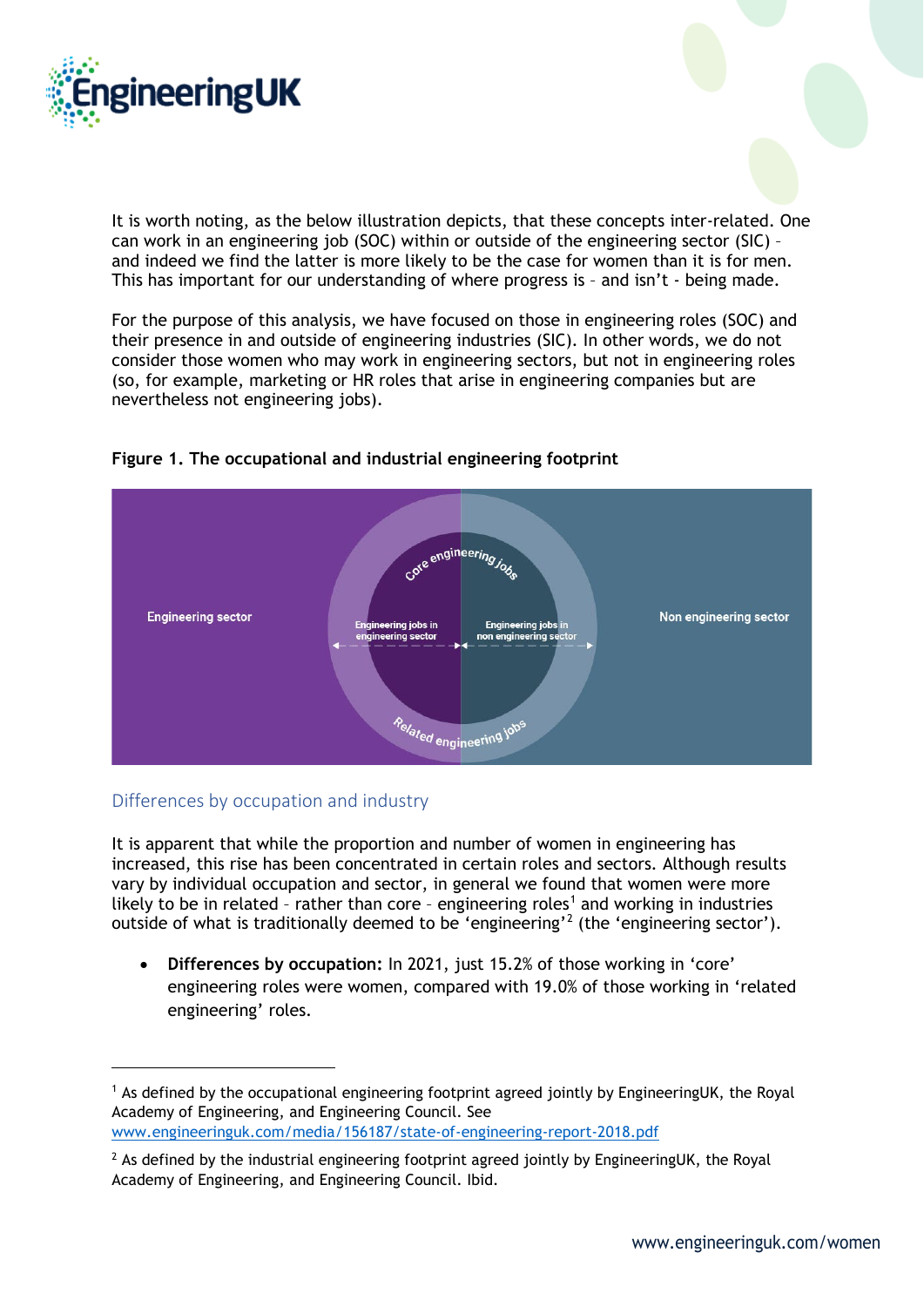

• **Differences by industry:** There were also differences by sector, with women making up only 12.5% of those working in engineering jobs within the engineering sector, compared to 24.4% *outside* of the engineering sector. This suggests that industries not traditionally associated with engineering may be more successful in attracting female engineers into the workforce.

We also found that rates of change (in terms of gender balance) were higher at the associate and technical professional levels than at managerial, director and senior official level.

- For example, between 2010 and 2021 the proportion of women within the engineering workforce (core or related) who were 'science, engineering, or technology associate professionals' increased from 18.8% to 28.1%.
- In contrast, in that time the proportion of women who were 'corporate managers or directors' in the engineering workforce increased from 11.2% to 15.0%.

#### Which engineering roles have seen the greatest progress?

Encouragingly, 61 of the 97 roles included in the engineering footprint have seen an increase in the percentage of female workers between 2010 and 2021. For the following 19 roles, this change has exceeded 10 percentage points:

- Rubber process operatives (from 12.5% to 32.2%)
- Production managers and directors in mining and energy (from 8.5% to 19.6%)
- Building and civil engineering technicians (from 14.8% to 31.7%)
- Quality assurance and regulatory professionals (32.4% to 48.6%)
- Science, engineering, and production technicians not elsewhere classified (20.0% to 44.7%)
- TV, video and audio engineers (3.4% to 18.2%)
- Production and process engineers (7.7% to 19.6%)
- IT and communications professionals (11.5% to 26.1%)
- Assemblers vehicles and metal goods (14.1% to 28.9%)
- Assemblers electrical and electronic products (38.8% to 49.6%)
- Web design and development professionals (24.6% to 35.5%)
- Energy plant operatives (0% to 14.1%)
- Electroplaters (0% to 12.7%)
- Electronics engineers (2.8% to 15.2%)
- Electrical engineers (1.1% to 12.7%)
- IT operations technicians (23.5% to 35.3%)
- Smiths and forge workers (0% to 11.5%)
- Draughtspersons (11.2% to 22.2%)
- Research and development managers (35.2% to 45.9%)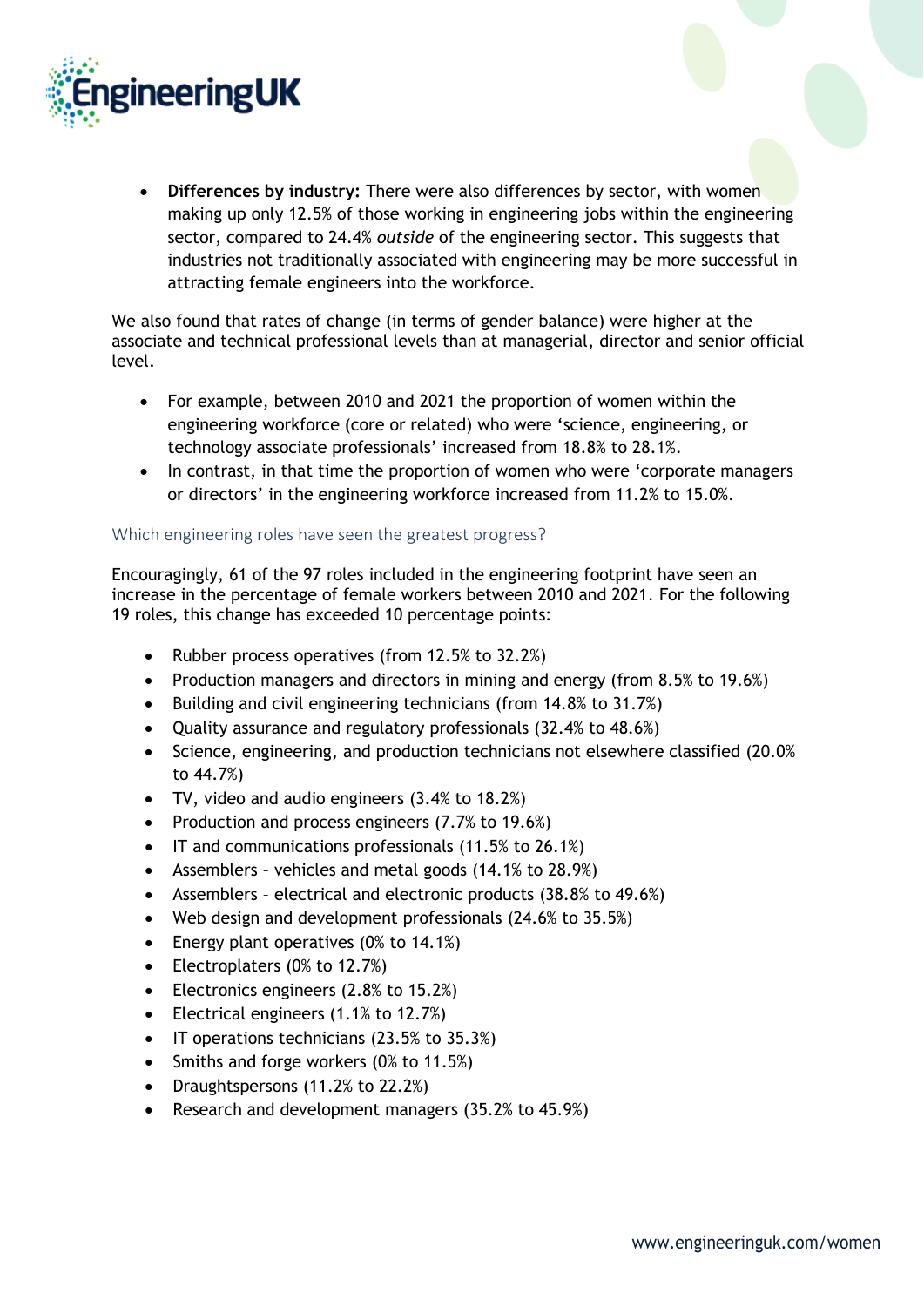



In all but 7 of these 61 roles, the increase has been both in proportional and absolute terms (that is, we have observed an increase in both the percentage and number of women) and for 27, it has coincided with an expansion of roles overall in that occupation.

• For example, between 2010 and 2021 the number of people working in IT and telecommunications professional roles it increased by more than 90,000. Of these new roles, more than half of them were taken up by women.

However, there are also cases where the rise in women has been amidst an overall contraction of the workforce.

• For instance, between 2010 and 2021 the number of female electronics engineers increased by 2,500 while decreasing by 15,000 in the number of men (resulting in an overall decline of around 12,500).

Going forward, it will be important to understand what is driving these opposing trends (that is, an increase of women alongside a general contraction of the workforce) – whether there are differences in the way women and men are being treated in terms of recruitment, pay, contract type, or retention, for example.

#### Which engineering roles have seen the least amount of progress?

For 13 of the roles included in the engineering footprint, the proportion of women has remained at 0% meaning that virtually no women were in these professions in 2010 and this has remained the case some 11 years later. These are as follows:

- Rail and rolling stock builders and repairers (+)
- Moulders, core makers, and die casters
- Metal plate worker sand riveters (+)
- Pipe fitters
- Tool makers, tool fitter, and markers-out
- Air conditioning and refrigeration engineers
- Boat and ship builders and repairers
- Steel erectors
- Roofers, roof tilers and slaters
- Coal mine operatives
- Quarry workers and related operative
- Tyre, exhaust and windscreen fitters
- Rail construction and maintenance operatives

In all but 2 of these (denoted by a  $(+)$ ), the overall number of people working in these roles shrunk over the last 11 years.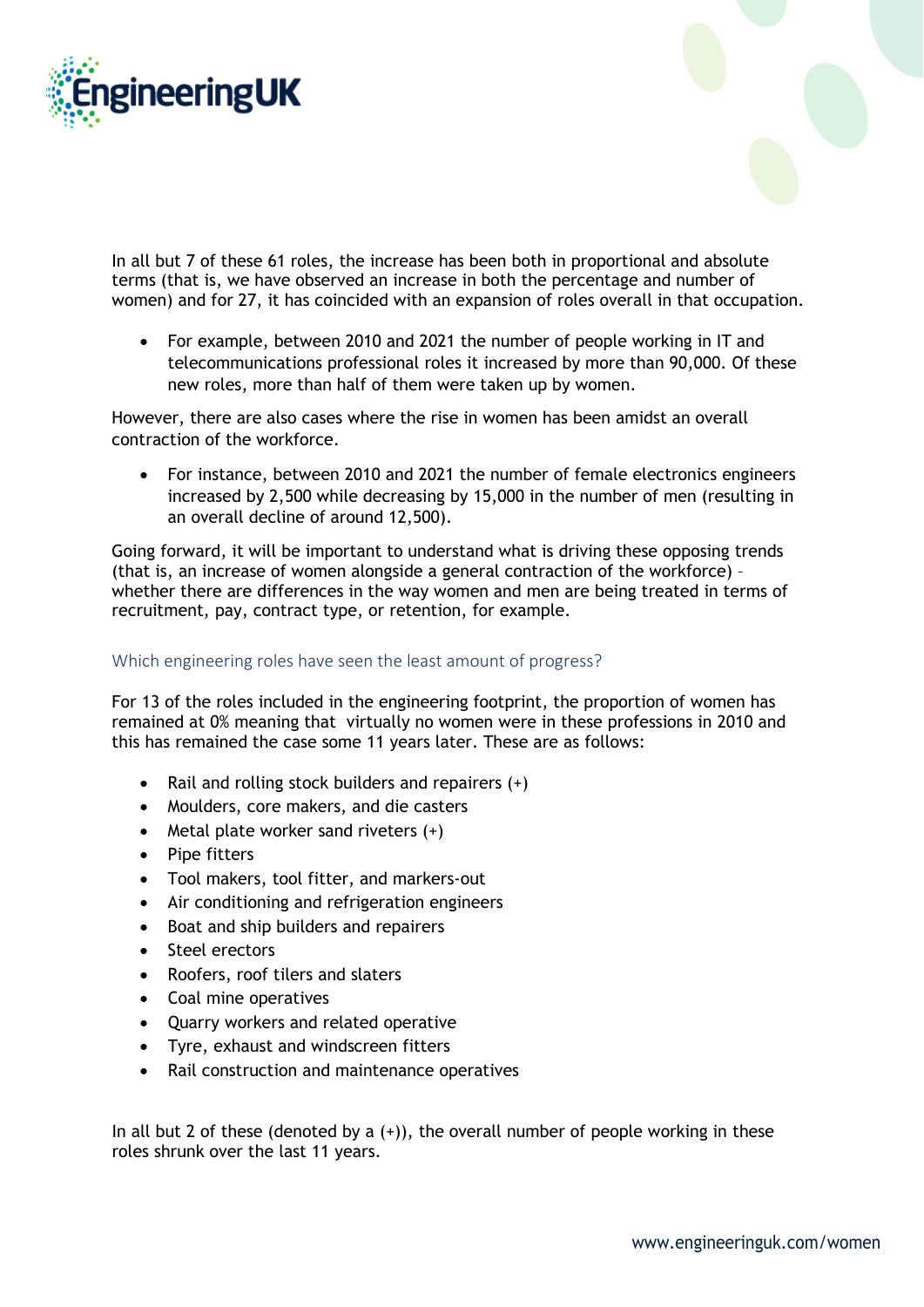

In the remaining 23 roles that comprise the engineering footprint, we have observed a decrease in the proportion of women since 2010. Those exceeding a 5 percentage point change are as follows:

- Metal making and treating process operatives (from 6.5% to 0.0%)
- Plastics process operatives (from 12.4% to 2.6%)
- Process operatives not elsewhere classified (from 15.8% to 0%)
- Inspectors of standards and regulations (from 37.4% to 24.3%)
- Glass and ceramics process operatives (from 18.3% to 3.4%)
- Chartered architectural technologists (from 37.2% to 20.8%)
- Environmental professionals (57.2% to 36.9%)
- Assemblers (electrical and electronic products) (38.8% to 33.6%)
- Planning, process and production technicians (31.1% to 25.8%)

For all but 5 of the 23 roles, the decline in the proportion of women also represented a decrease in absolute terms (i.e. the total number of women). However, in the case of engineering professionals not elsewhere classified, IT and telecommunications directors, quality assurance technicians, planning process and production technicians and environmental professionals, the number of women between 2010 and 2021 grew – just simply not at the same rate as men.

In absolute terms, the largest decreases in the number of women have been among plastics process operatives (-4,100), process operatives not elsewhere classified (-4,200), and assemblers (electrical and electronic products) (-4,100).

#### Sectoral analysis

It is important to not only consider which engineering roles have been able to attract more women over the last 10 years but also which sectors have seen most progress in terms of women in engineering roles.

While our sectoral analysis was necessarily limited by small sample size numbers, it nevertheless clearly shows that some industries have made much more progress in terms of the gender balance of those working in engineering roles than others. For example:

- Between 2010 and 2021 the proportion of women working in engineering roles within the water supply, sewerage, waste management and remediation activities increased from 8.5% to 11.5%
- In contrast, the proportion of women working in engineering roles within construction has remained stubbornly low, rising from 2.3% in 2010 to 4.7% in 2021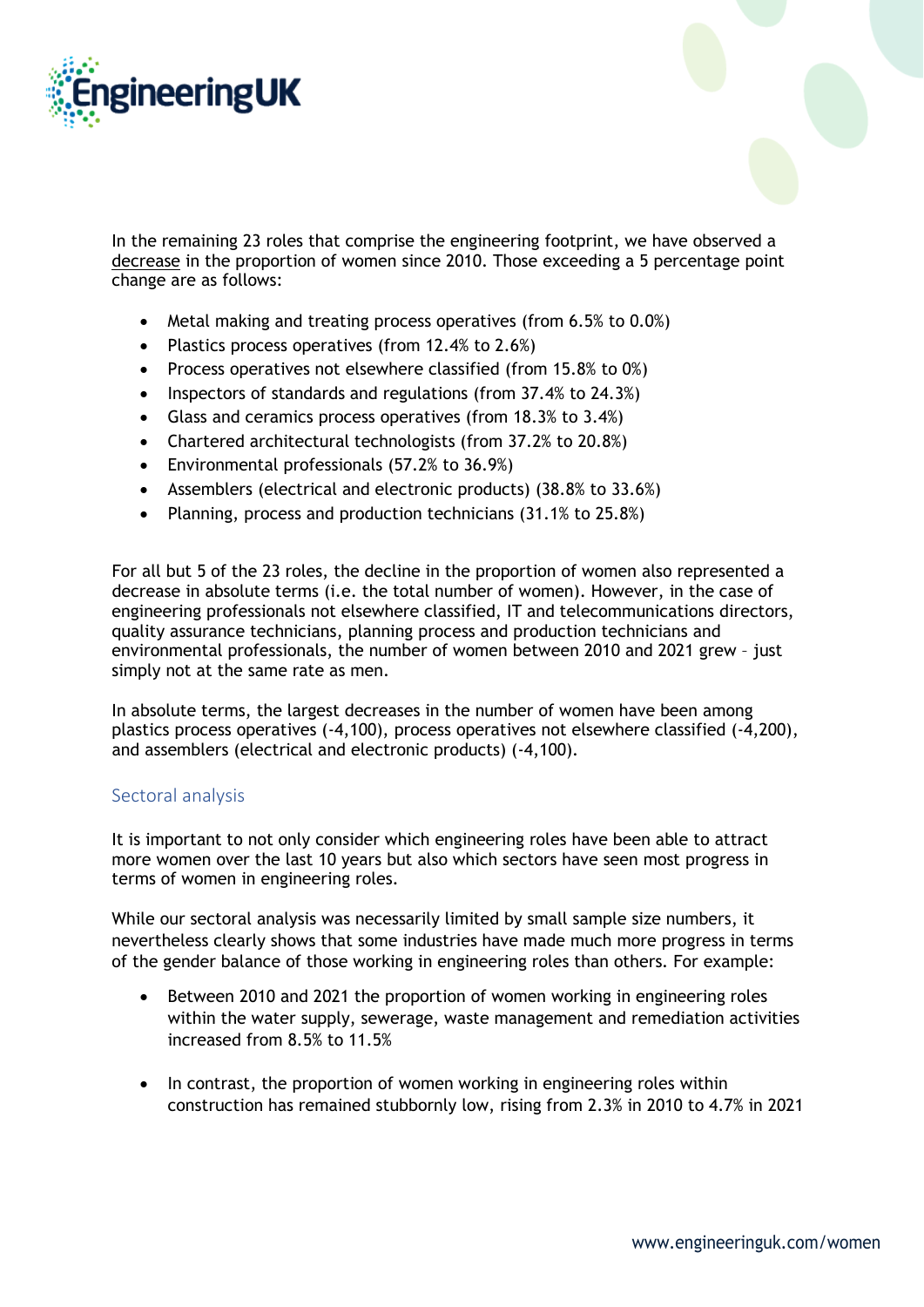



#### Next steps

Since 2010, we have seen a rise in the number of women across the majority of engineering roles, and across both engineering and non-engineering industries. This is welcome news, and we encourage the engineering community to continue to celebrate and promote examples of women working in engineering roles and sectors, especially to the girls who could be tomorrow's engineers.

As a community, we must ensure that progress continues and extends to the most 'core' of engineering roles and sectors, and at the highest levels. Identifying practices that help to increase the appeal, recruitment, retention and progression of women in engineering – and sharing this knowledge widely – will be paramount to this.

We also encourage the engineering community to be consistent in its reporting and messaging of these figures. Over the course of our analysis, we identified that different definitions and analytical approaches have been used to measure and report on the participation of women in engineering. This can undermine confidence and detract from the issue at hand. Greater consistency in approach and messaging will help us to remain clear-eyed on progress and the work required to further advance the representation of women in engineering.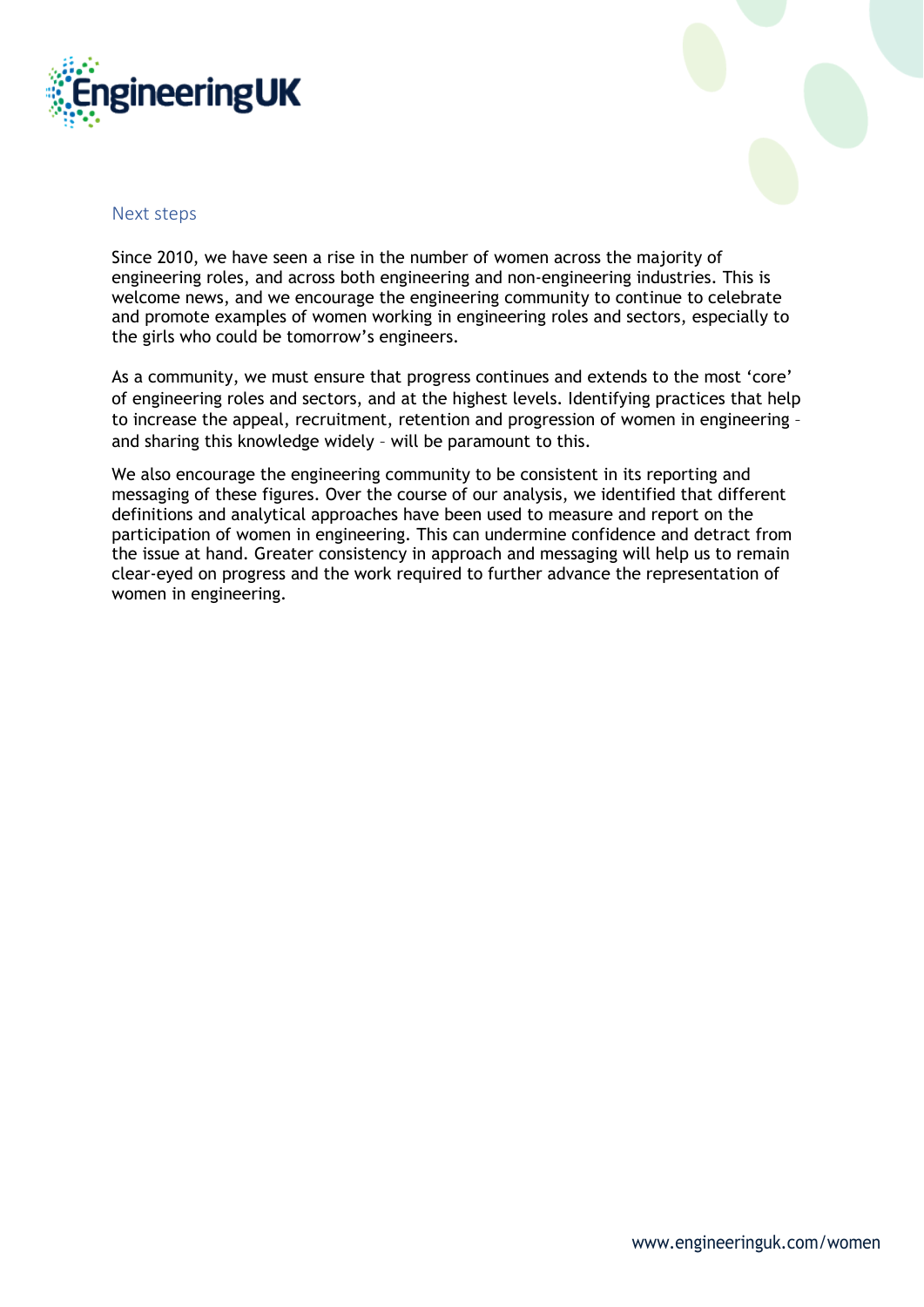

Our analysis is based on data from the Labour Force Survey using the EngineeringUK Engineering footprint.<sup>[3](#page-7-0)</sup>

The LFS is a continuous household survey run by the ONS. Respondents are interviewed for 5 successive waves at 3-monthly intervals and 20% of the sample is replaced every quarter. Datasets are published quarterly, and each contains 5 waves of data.

For each of the data points shown throughout this paper, four quarters of LFS data have been collated to create an annual dataset with only waves 1 and 5 of the data used (to avoid counting respondents who would appear in more than one quarter of the data in different waves). This is a standard approach, as using the full calendar year of data (4 quarters) allows for any seasonality within the data to be accounted for, while using just one quarter of data may produce different results depending on which quarter is selected.

The sample selected to complete the LFS is designed to be representative of the entire population and a weighting is applied throughout our analysis which aims to account for differences between the sample and the true population values, however some results where small numbers are considered may be affected by the sample.

#### Changes in mode to the LFS

Due to the COVID-19 pandemic, from 2020 the mode changed from mainly face-to-face to online and telephone data collection.

It is possible that this has had an effect on the sample demographics due to non-response biases, or on responses given. Whilst ONS have made adjustments to the person weighting to account for some of these differences, we must be aware of these changes when interpreting the data. [4](#page-7-1)

#### The engineering footprint

Recognising the need for a consistent definition of engineering, in 2017 EngineeringUK, the Royal Academy of Engineering and Engineering Council established a standard engineering footprint. This was developed by agreeing on a set of criteria regarding the level of qualifications and skills deemed to be required for engineering roles, undertaking an extensive review of standard occupational classification (SOC) and standard industrial classification (SIC) codes, and agreeing the list that fulfilled the criteria.

Our analysis makes use of this footprint to explore both the occupational and industrial dimensions of engineering.

<span id="page-7-0"></span><sup>&</sup>lt;sup>3</sup> For a complete list of the SOC and SIC codes included in the engineering footprint, visit: [https://www.engineeringuk.com/media/1572/engineering\\_uk\\_2018\\_annex.pdf](https://www.engineeringuk.com/media/1572/engineering_uk_2018_annex.pdf)

<span id="page-7-1"></span><sup>4</sup> Office for National Statistics. Coronavirus and its impact on the Labour Force Survey (webpage). Accessed 21 February 2021.

[https://www.ons.gov.uk/employmentandlabourmarket/peopleinwork/employmentandemployeetyp](https://www.ons.gov.uk/employmentandlabourmarket/peopleinwork/employmentandemployeetypes/articles/coronavirusanditsimpactonthelabourforcesurvey/2020-10-13) [es/articles/coronavirusanditsimpactonthelabourforcesurvey/2020-10-13](https://www.ons.gov.uk/employmentandlabourmarket/peopleinwork/employmentandemployeetypes/articles/coronavirusanditsimpactonthelabourforcesurvey/2020-10-13)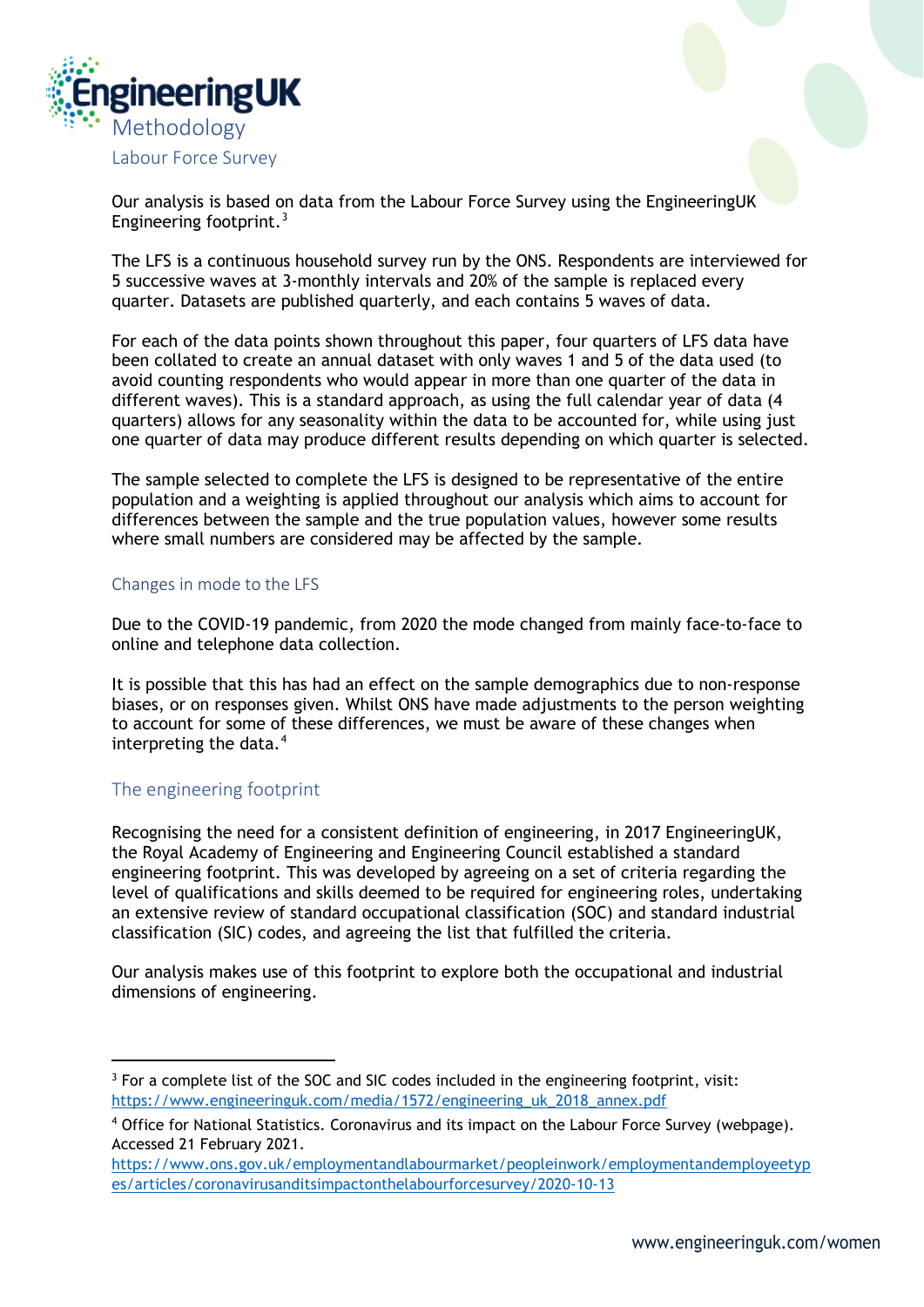

**The engineering workforce / those working in engineering roles:** Those we refer to as working in engineering jobs (or the 'engineering workforce') are the people who work in the Standard Occupational Classifications (SOC) that meet the footprint's criteria for 'engineering'. Where appropriate, we have further disaggregated this according to the footprint's definition of 'core' and 'related' engineering:

- **Core**: roles that are primarily engineering-based and require the consistent application of engineering knowledge and skills to execute the role effectively (for example, civil engineers; mechanical engineers; electrical engineers; science, engineering and production technicians, machine operatives, etc.)
- **Related**: roles that require a mixed application of engineering knowledge and skill alongside other skill sets, which are often of greater importance to executing the role effectively (for example, quantity surveyors; architects; IT operations technicians; web designers and developers, etc.)

**The engineering sector / those working in engineering industries:** Those we refer to as working in the engineering sector (or those 'working in engineering industries') are the people who work in the Standard Industrial Classifications (SIC) that meet the footprint's criteria for 'engineering'.

It is worth noting, as the below illustration depicts, that these concepts inter-related. One can work in an engineering job (SOC) within or outside of the engineering sector (SIC) – and indeed we find the latter is more likely to be the case for women than it is for men. This has important for our understanding of where progress is – and isn't - being made.

For the purpose of this analysis, we have focused on those in engineering roles (SOC) and their presence in and outside of engineering industries (SIC). In other words, we do not consider those women who may work in engineering sectors, but not in engineering roles (so, for example, marketing or HR roles that arise in engineering companies but are nevertheless not engineering jobs).



#### **Figure 1. The occupational and industrial engineering footprint**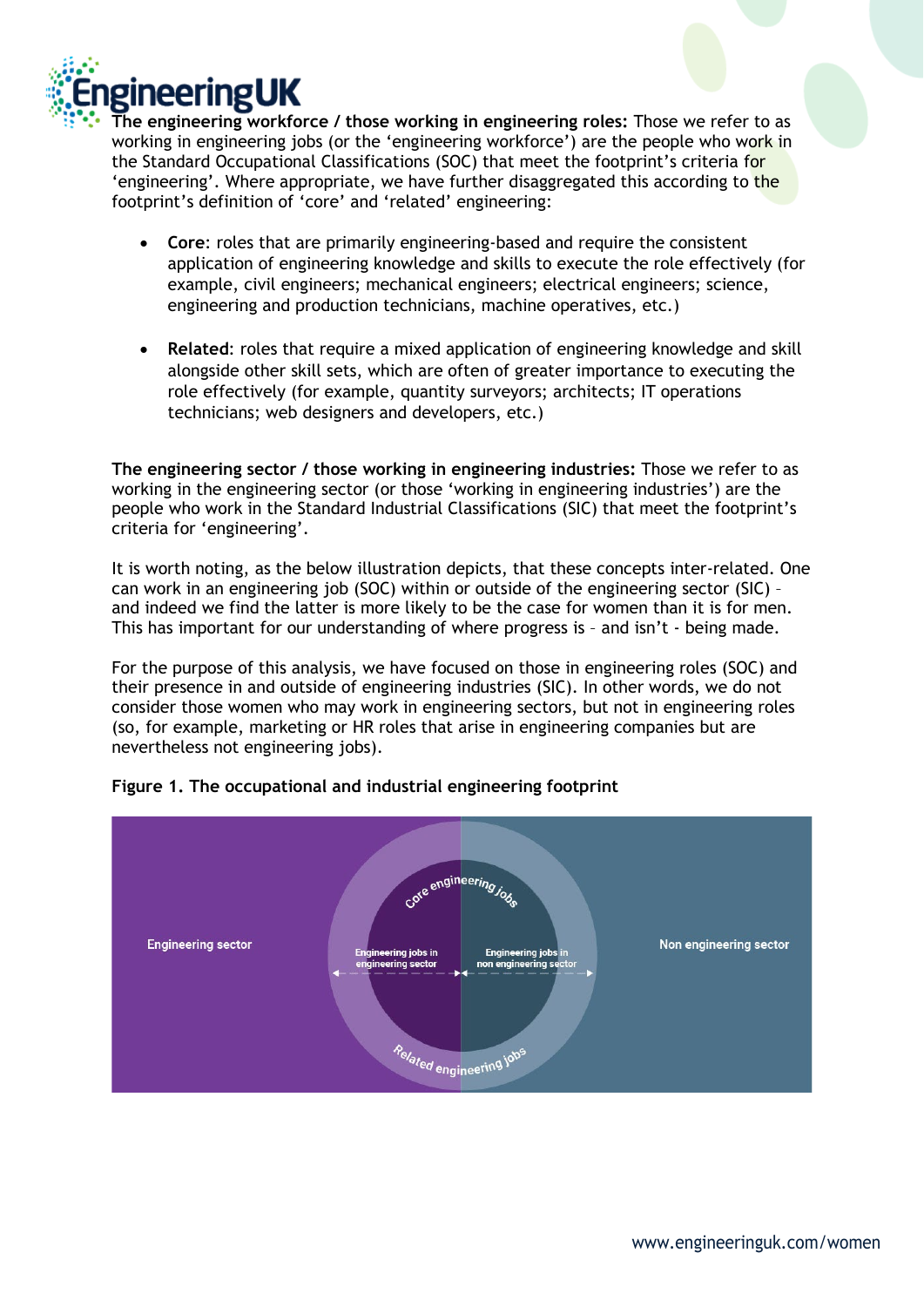

#### Comparisons with other sector figures

We recognise that there are other published statistics that differ from those in this paper. Where possible we have sought to investigate why this is and have determined that in all cases considered the discrepancies are driven by the different definitions being used for engineering roles and industries by different organisations.

For example, in Career Deflection: Exploring Diversity, Progression and Retention in Engineering, [5](#page-9-0) Atkins reports 13% of engineering employees were women in 2020, based on LFS data and the engineering footprint. On closer analysis, this figure is based on the 'core' engineering footprint only, and on one quarter of LFS data rather than the annual adjusted dataset.

Separately, WISE<sup>[6](#page-9-1)</sup> reports that 10.4% of engineers were women in 2020. This is based on analysis of the SOC codes that form the 'engineering professional roles' sub-major group – that is, the 7 SOC codes beginning with '212'. In contrast, the engineering footprint is comprised of 97 SOC codes. In addition, these figures were derived from the Annual Population Survey<sup>[7](#page-9-2)</sup> (which uses data combined from two waves of the LFS on a local sample boost).

We recognise that there are many different datasets and ways of defining engineering and our approach is If the engineering community is to be aligned in its messaging, there is a clear need for greater consistency and transparency in definitions and analytical approaches.

<span id="page-9-0"></span><sup>5</sup> Atkins and SNC-Lavalin Group. 'Career Deflection: Exploring diversity, progression, and retention in engineering,' 2021. [https://careers.snclavalin.com/latest-news/2021-11/career-deflection](https://careers.snclavalin.com/latest-news/2021-11/career-deflection-report)[report](https://careers.snclavalin.com/latest-news/2021-11/career-deflection-report)

<span id="page-9-1"></span><sup>6</sup> Wise Campaign. Updated workforce statistics to September 2020 (webpage). Accessed 21 February 2021. [Updated workforce statistics to September 2020 -](https://www.wisecampaign.org.uk/statistics/updated-workforce-statistics-to-september-2020/) WISE (wisecampaign.org.uk)

<span id="page-9-2"></span> $7$  Office of National Statistics. Annual population survey (APS) QMI (webpage). Accessed 21 February 2021. [Annual population survey \(APS\) QMI -](https://www.ons.gov.uk/employmentandlabourmarket/peopleinwork/employmentandemployeetypes/methodologies/annualpopulationsurveyapsqmi) Office for National Statistics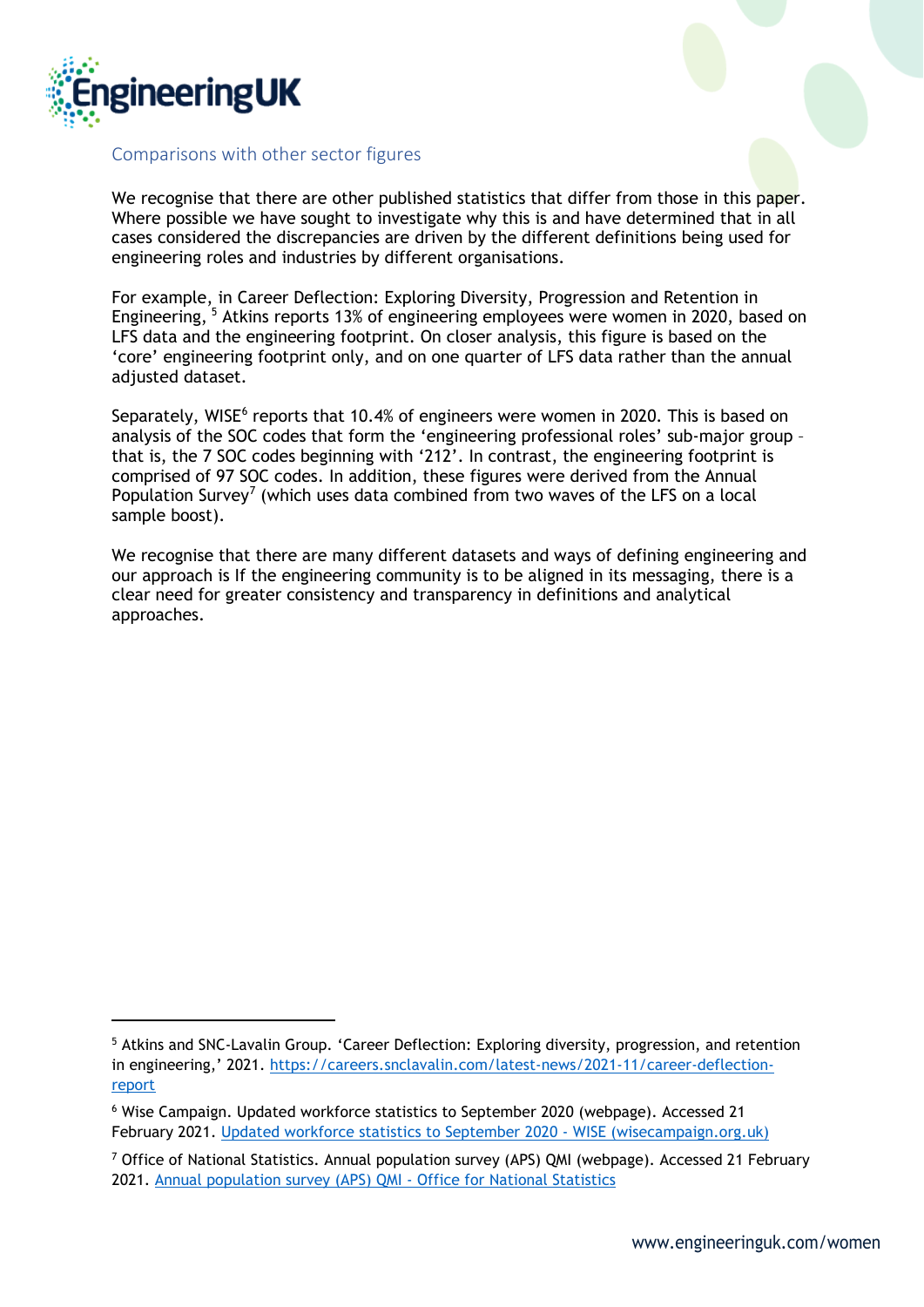

### Women in engineering over time

**It is well reported that women are underrepresented in the engineering workforce. Over the last decade the percentage of women working in engineering roles has been increasing, albeit slowly. As of 2021 women still remain in the minority, comprising only 16.5% of those working in engineering roles compared with 47.7% in the workforce overall.** 

Over the last 11 years, there has been an increase in women working in engineering roles (both core and related). As can be seen in Figure 2a, the proportion of women in these roles rose from 10.5% in 2010 to 13.1% in 2019 and continued to increase to 14.5% mid-way through 2020 and up to 16.5% by 2021.





Source: ONS Labour Force Survey.

This rise has been both in proportional and absolute terms – that is, an increase in both the percentage and actual number of women working in engineering roles (see Figure 2b). In 2010, 562,000 women worked in engineering roles; by 2021, this had increased to 936,000.

In general, this rise has coincided with an overall expansion of the engineering workforce (from 5.3 million workers in 2010 to 5.6 million in 2021). Notably, however, the rise of women continued in absolute terms even when the total number of engineering roles fell in 2020, the first year of the Covid-19 pandemic.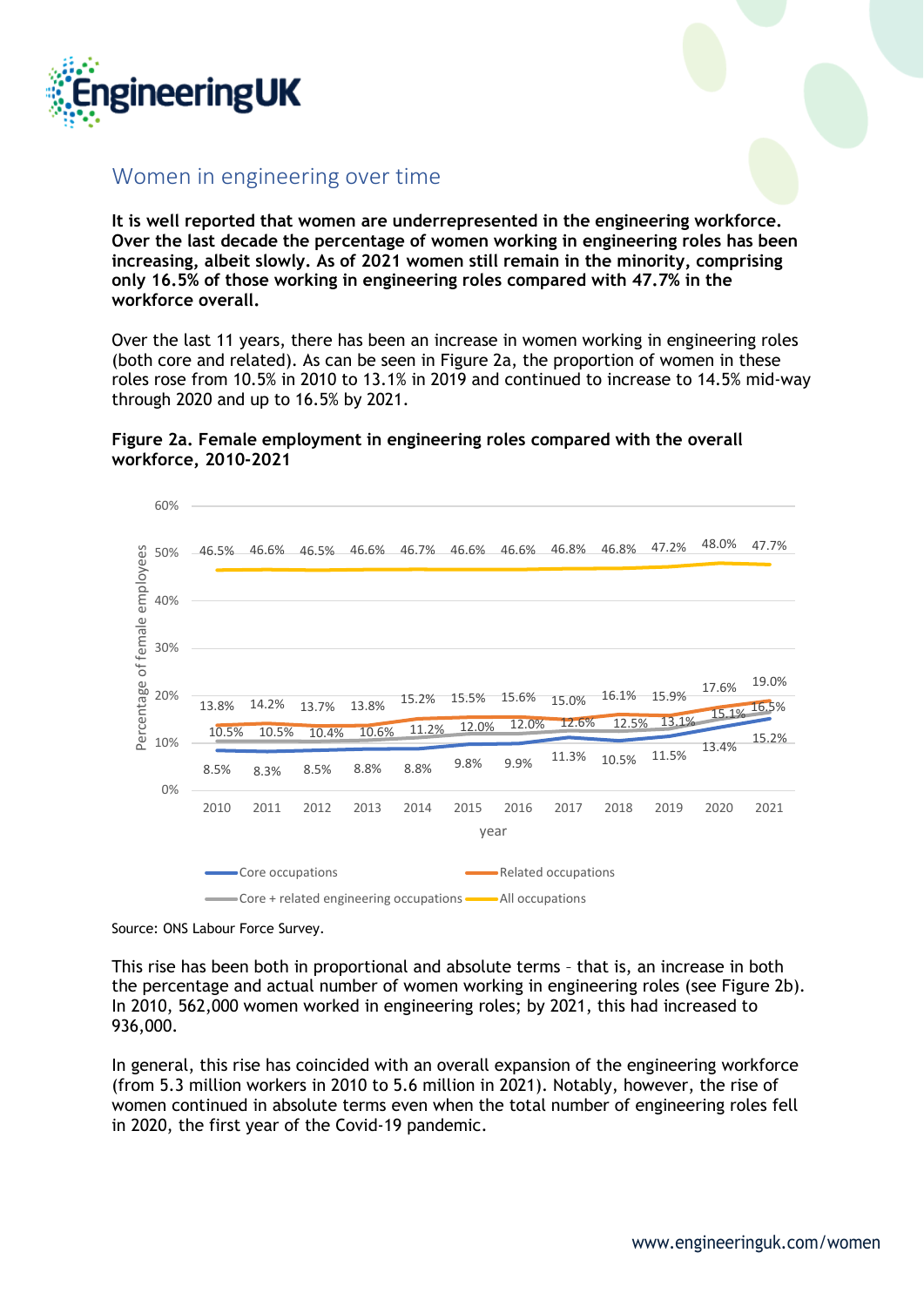

**Figure 2b. Female employment in engineering roles compared with the overall workforce, 2010-2021** 



#### Differences by occupation and industry

**It is evident that certain engineering roles and industries have seen more progress, in terms of gender balance, than others.**

Although results vary by individual occupation and sector, in general we found that women were more likely to be in related – rather than core – engineering roles and working in industries outside of what is traditionally deemed to be 'engineering' (the 'engineering sector').

- **Differences by occupation:** In 2021, just 15.2% of those working in 'core' engineering were women, compared with 19.0% of those working in 'related engineering' roles.
- **Differences by industry:** There were also differences by sector, with women making only 12.5% of those working in engineering jobs (either core or related) within the engineering sector, compared to 24.4% *outside* of the engineering sector. This suggests that industries not traditionally associated with engineering may be more successful in attracting female engineers into the workforce.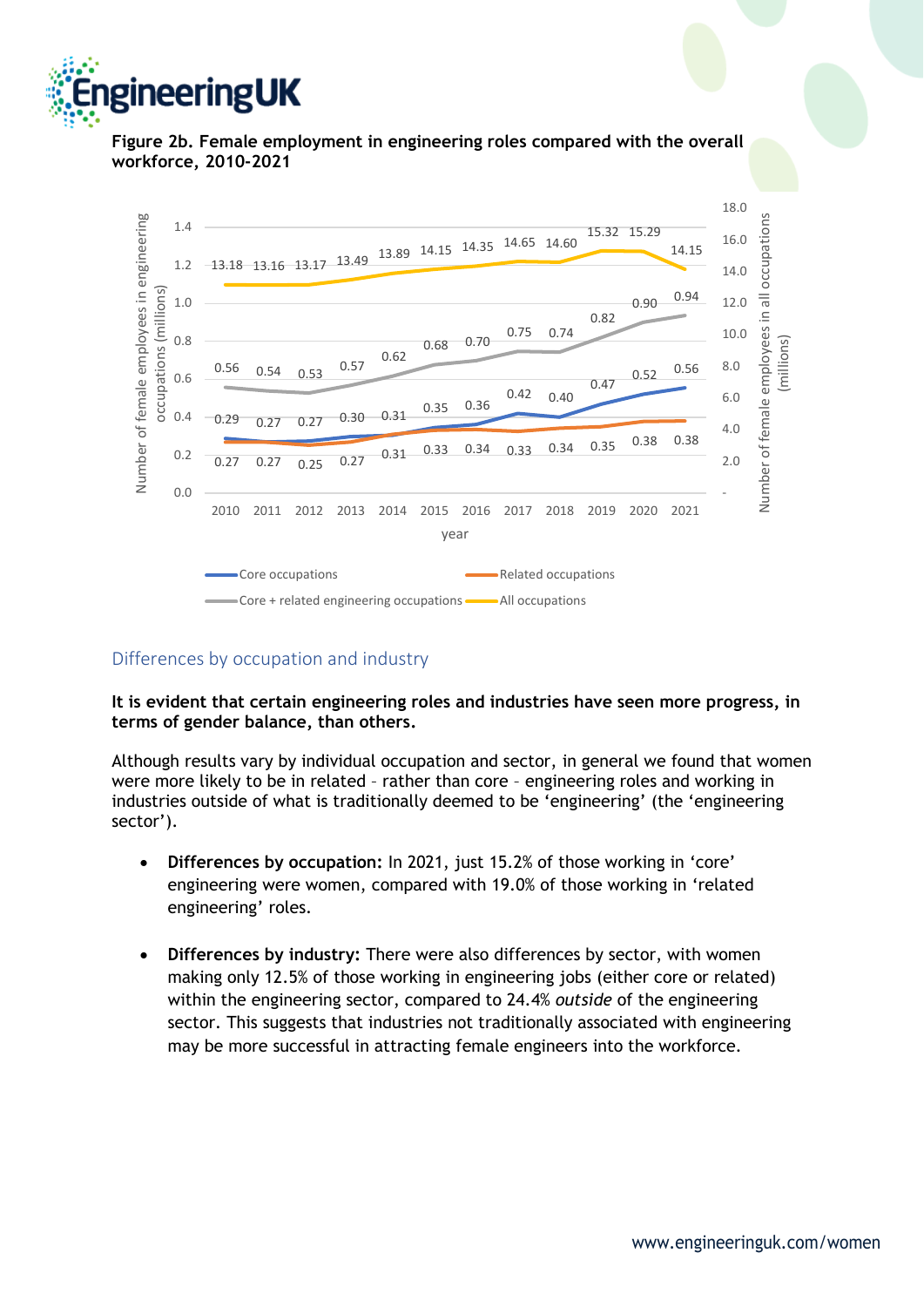

#### **Figure 3. Percentage of women in engineering occupations and industries compared with all occupations and industries, UK, 2021**



Source: ONS Labour Force Survey.

#### Analysis by broad occupational group (sub-major group)

Our occupational engineering footprint is comprised of standard occupational codes (4 digit 'SOC'), each corresponding to a role in the workforce. For example, the role of civil engineers has the 4-digit SOC code '2121'.

These codes can be grouped into broader occupational groups, which are denoted by the first two digits of the SOC code. For example, '11' relates to the group, 'corporate managers and directors'. Under this umbrella, there are a number of roles we deem to be engineering: 1121: production managers and directors in manufacturing; 1122: production managers in directors in construction; and 1123: production managers in directors and mining and energy.

Further examples of the types of engineering roles in each sub-major group can be found in Figure 4 below.

| SOC sub-major group                 | Example engineering roles (4-digit SOC)                                                                                 |
|-------------------------------------|-------------------------------------------------------------------------------------------------------------------------|
| 11 Corporate Managers and Directors | 1121 Production managers and directors in<br>manufacturing<br>1122 Production managers and directors in<br>construction |

#### **Figure 4. Example engineering roles (4-digit SOC) within each of the Standard Occupational Classification Sub-Major Groups**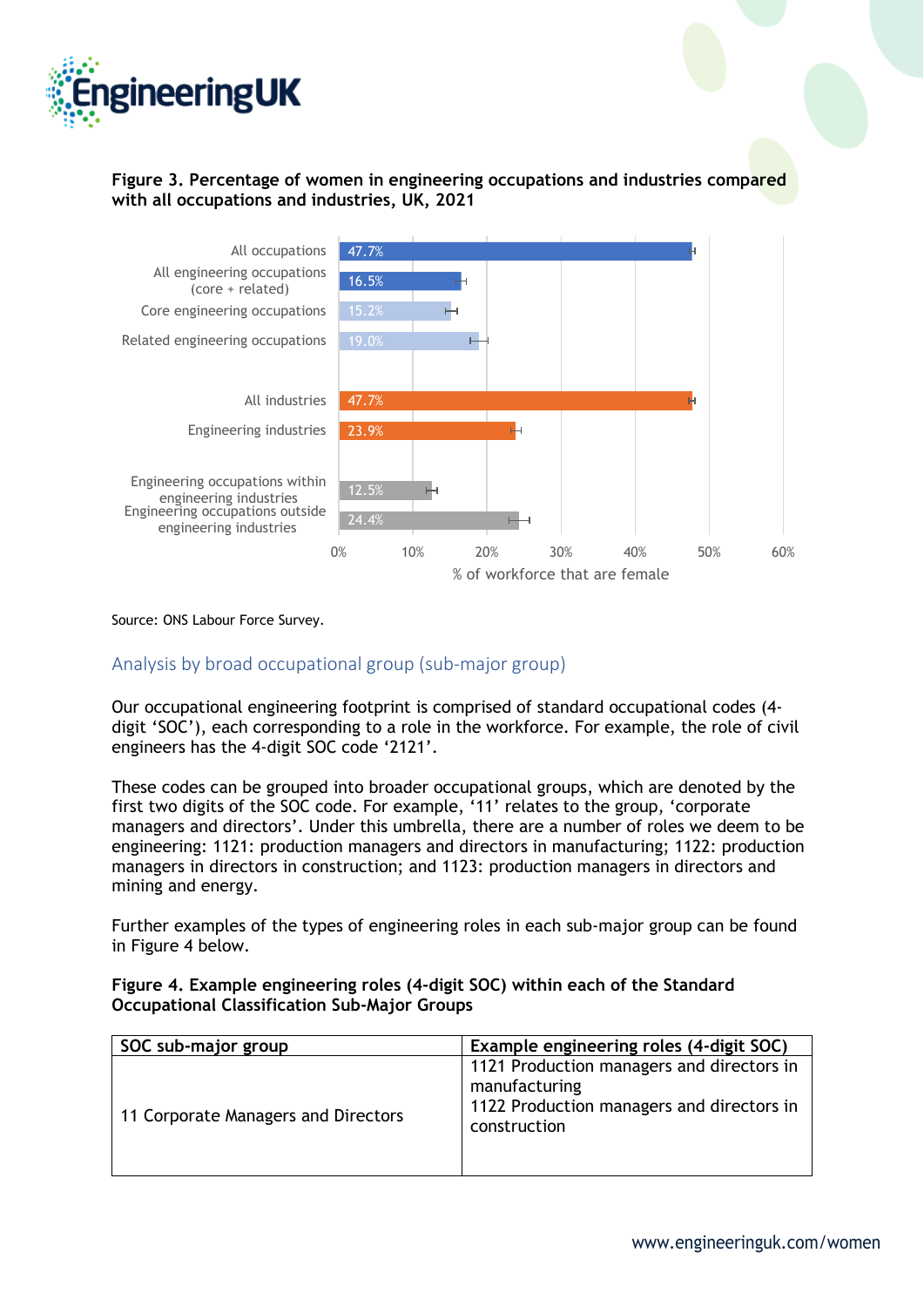

| 12 Other Managers and Proprietors                                        | 1255 Waste disposal and environmental<br>services managers                                                                                 |
|--------------------------------------------------------------------------|--------------------------------------------------------------------------------------------------------------------------------------------|
| 21 Science, Research, Engineering and<br><b>Technology Professionals</b> | 2121 Civil engineers<br>2135 IT business analysts, architects and<br>systems designers                                                     |
| 24 Business, Media and Public Service<br>Professionals                   | 2431 Architects<br>2461 Quality control and planning<br>engineers                                                                          |
| 31 Science, Engineering and Technology<br><b>Associate Professionals</b> | 3112 Electrical and electronics technicians<br>3116 Planning, process and production<br>technicians                                        |
| 34 Culture, Media and Sports Occupations                                 | 3422 Product, clothing and related<br>designers                                                                                            |
| 35 Business and Public Service Associate<br>Professionals                | 3512 Aircraft pilots and flight engineers<br>3565 Inspectors of standards and<br>regulations                                               |
| 52 Skilled Metal, Electrical and Electronic<br><b>Trades</b>             | 5212 Moulders, core makers and die<br>casters<br>5225 Air-conditioning and refrigeration<br>engineers<br>5242 Telecommunications engineers |
| 53 Skilled Construction and Building Trades                              | 5314 Plumbers and heating and ventilating<br>engineers<br>5330 Construction and building trades<br>supervisors                             |
| 81 Process, Plant and Machine Operatives                                 | 8116 Plastics process operatives<br>8126 Water and sewerage plant operatives                                                               |
| 82 Transport and Mobile Machine Drivers<br>and Operatives                | 8221 Crane drivers<br>8232 Marine and waterways transport<br>operatives                                                                    |

In order to examine where the greatest progress has been made in engineering in terms of gender balance, we compared how the percentage of women working in engineering had changed over time for these different occupational groups.

For each of the broad occupational groups, Figure 5 shows the percentage of female employees working in engineering roles at four different time points between 2010 and 2021. The colour green is used to denote the roles that have seen more than a 5 percentage point increase in the percentage of women engineering employees between 2010 and 2021, while red is used to denote those roles where there has been more than a 5-percentage point decrease.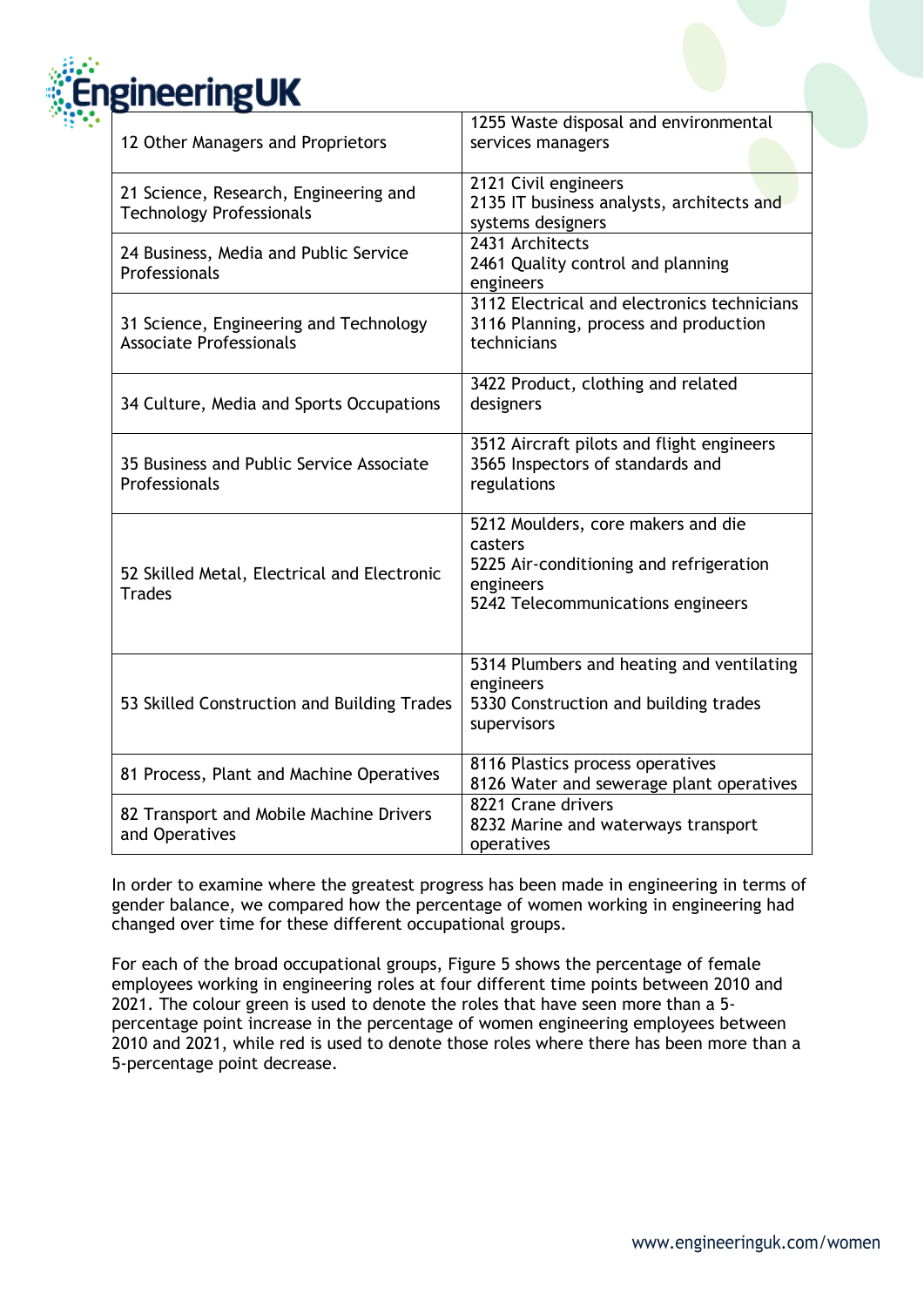

**Figure 5. Percentage of women in engineering roles by occupational group and total number of employees in engineering roles between 2010 and 2021, UK**

| <b>SOC</b>                                                                  |      | <b>WORKFORCE</b> | <b>FEMALE % OF ENGINEERING</b> |      | <b>TOTAL NUMBER OF</b><br><b>EMPLOYEES ('000s)</b> | <b>Diff</b><br>2010- |       |       |                                  |
|-----------------------------------------------------------------------------|------|------------------|--------------------------------|------|----------------------------------------------------|----------------------|-------|-------|----------------------------------|
|                                                                             | 2010 | 2015             | 2019                           | 2021 | 2010                                               | 2015                 | 2019  | 2021  | 21                               |
| 11 Corporate Managers and<br><b>Directors</b>                               | 11.2 | 11.1             | 12.9                           | 15.0 | 551                                                | 574                  | 653   | 488   |                                  |
| 12 Other Managers and<br>Proprietors                                        | 12.3 | 24.0             | 11.8                           | 15.7 | 9                                                  | 12                   | 17    | 10    | $\ddot{}$                        |
| 21 Science, Research,<br><b>Engineering and Technology</b><br>Professionals | 13.6 | 15.6             | 15.5                           | 21.1 | 1,255                                              | 1,392                | 1,669 | 1,921 | $\begin{array}{c} + \end{array}$ |
| 24 Business, Media and<br><b>Public Service Professionals</b>               | 14.7 | 22.5             | 26.0                           | 29.4 | 295                                                | 329                  | 404   | 323   | $\ddot{}$                        |
| 31 Science, Engineering and<br><b>Technology Associate</b><br>Professionals | 18.8 | 21.4             | 21.2                           | 28.1 | 420                                                | 424                  | 535   | 471   | $\ddot{}$                        |
| 34 Culture, Media and<br><b>Sports Occupations</b>                          | 65.2 | 62.8             | 62.3                           | 65.0 | 49                                                 | 79                   | 75    | 69    | $\begin{array}{c} + \end{array}$ |
| 35 Business and Public<br>Service Associate<br>Professionals                | 25.2 | 21.9             | 23.8                           | 16.9 | 57                                                 | 56                   | 68    | 54    |                                  |
| 52 Skilled Metal, Electrical<br>and Electronic Trades                       | 1.8  | 1.7              | 2.9                            | 3.8  | 1,134                                              | 1,164                | 1,212 | 967   |                                  |
| 53 Skilled Construction and<br><b>Building Trades</b>                       | 0.9  | 1.5              | 1.5                            | 0.8  | 837                                                | 880                  | 908   | 706   |                                  |
| 81 Process, Plant and<br><b>Machine Operatives</b>                          | 17.7 | 18.3             | 19.8                           | 20.7 | 746                                                | 753                  | 747   | 636   |                                  |
| 82 Transport and Mobile<br>Machine Drivers and<br><b>Operatives</b>         | 0.0  | $0.0\,$          | 0.0                            | 7.4  | 22                                                 | 19                   | 18    | 19    |                                  |
| Total                                                                       | 10.5 | 12.0             | 13.1                           | 16.5 | 5,375                                              | 5,682                | 6,306 | 5,664 | $\boldsymbol{+}$                 |

Source: ONS Labour Force Survey.

Across that time period, 'Culture, Media and Sports Roles' (occupational group 34) consistently had the highest percentage of women working in engineering roles (at around two thirds), while skills-based roles (52, 53, and 82) had the lowest (<5%).

That said, **there have been significant increases in the percentage of female engineering workers within other occupational groups during this time, in particular within the professional and associate professional groups** (e.g. occupational groups 21, 24, and 31) – though more so at the lower levels than at the managerial, directorial, and senior official level (11).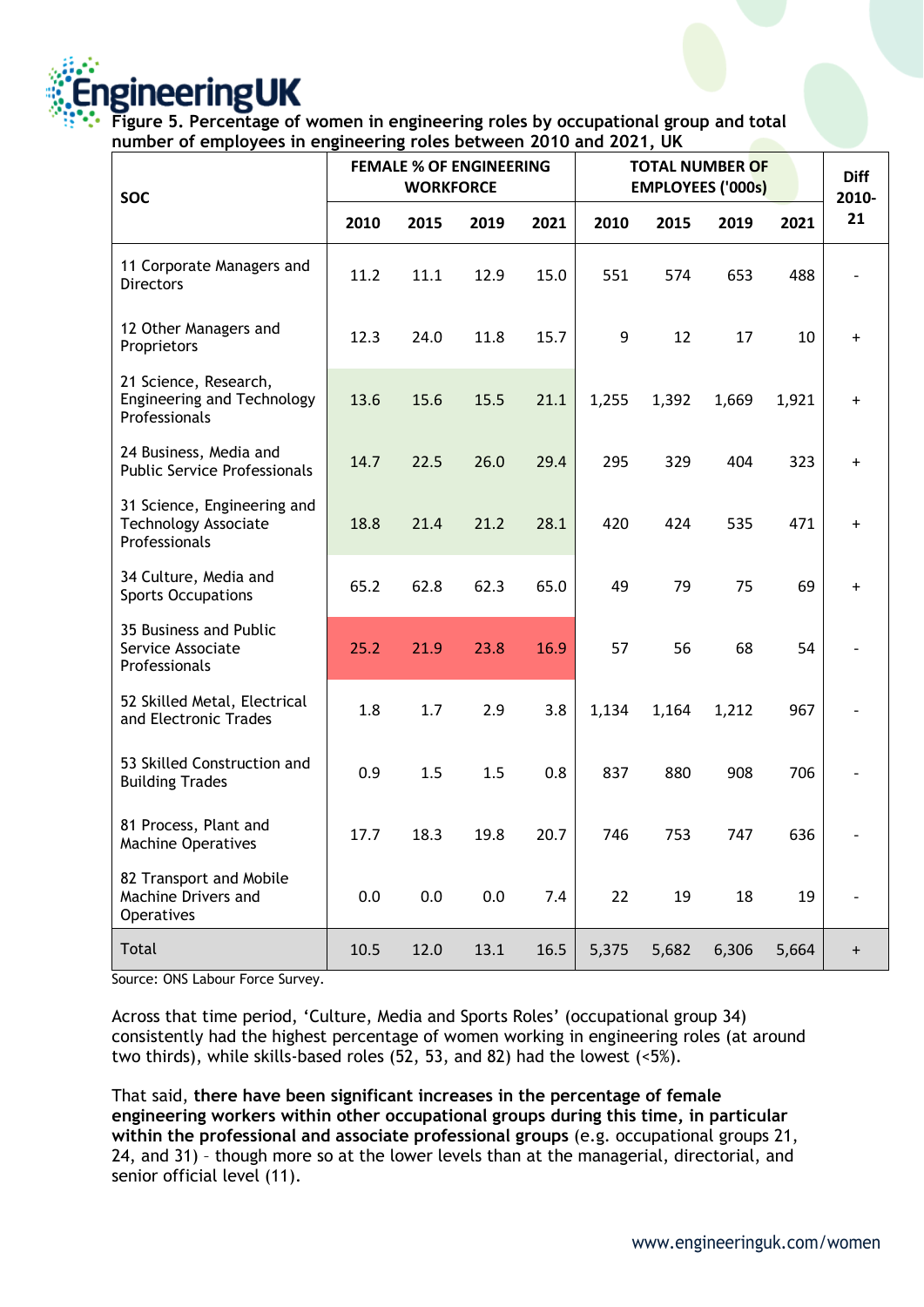

In general, this has coincided with an overall expansion in the number of people working within these SOC major groups, suggesting that new roles are being created in these areas that are attracting more women into engineering roles. For example, between 2010 and 2021 the number of engineering roles within the 'Business, Media and Public Service Professionals' occupational group (24) increased by 30,000, and the percentage of women in these roles doubled.

Similarly, the proportion of women working in engineering roles in the 'Science, Engineering and Technology Associate Professionals' (31) group increased from 18.8% to 28.1% over this period, coinciding with an overall rise of 50,000 engineering roles within this group.

**However, an overall expansion in the number of people working within a certain SOC major group has not always translated to greater gender balance.** For instance, while we saw an increase in the number of engineering roles at the Business and Public Service Associate Professional group, the proportion who were women decreased from 25.2% in 2010 to 16.9% in 2021.

Conversely, despite the decrease in overall number of engineering roles at 'Process, Plant and Machine Operatives' (81) level, there has been an increase in the percentage of women in this group from 17.7% to 20.7%.

#### Detailed occupational analysis

In Figure 6, this analysis is broken down further to 4-digit SOC code level. To aid interpretation, the table has been sorted according to the change in the percentage of women working in roles. The change in the number of employees has furthermore been coloured green for increases between 2010 and 2021 and red for decreases over the same period.

**More than half of the occupation groups have seen an increase in the percentage of female workers between 2010 and 2021 (61 out of 97). In all but 7 of these 61 roles, the increase has been both in proportional and absolute terms – and for 27 of these, it has coincided with an expansion of roles overall in that occupation.** For example, between 2010 and 2021 the number of people working in IT and telecommunications professional roles increased by more than 90,000. Of these new roles, more than half of them were taken up by women.

However, not all of these proportional increases were absolute or within the context of a growing number of people working within that occupation.

- **Proportional – but not absolute - increases:** Among 7 roles (building and civil engineering technicians; architects; architectural and town planning technicians; production managers and directors in manufacturing; metal working machine operatives; welding trades; carpenters and joiners) the increase has been merely proportional. In absolute terms, the number of women has declined between 2010 and 2021 – just not at the rate of the decline observed among men.
- **Increases within the context of a declining number of men, or an overall contraction of the workforce:** In other areas, the rise in women has coincided with a decline in men. For example, of all the engineering roles 'Science,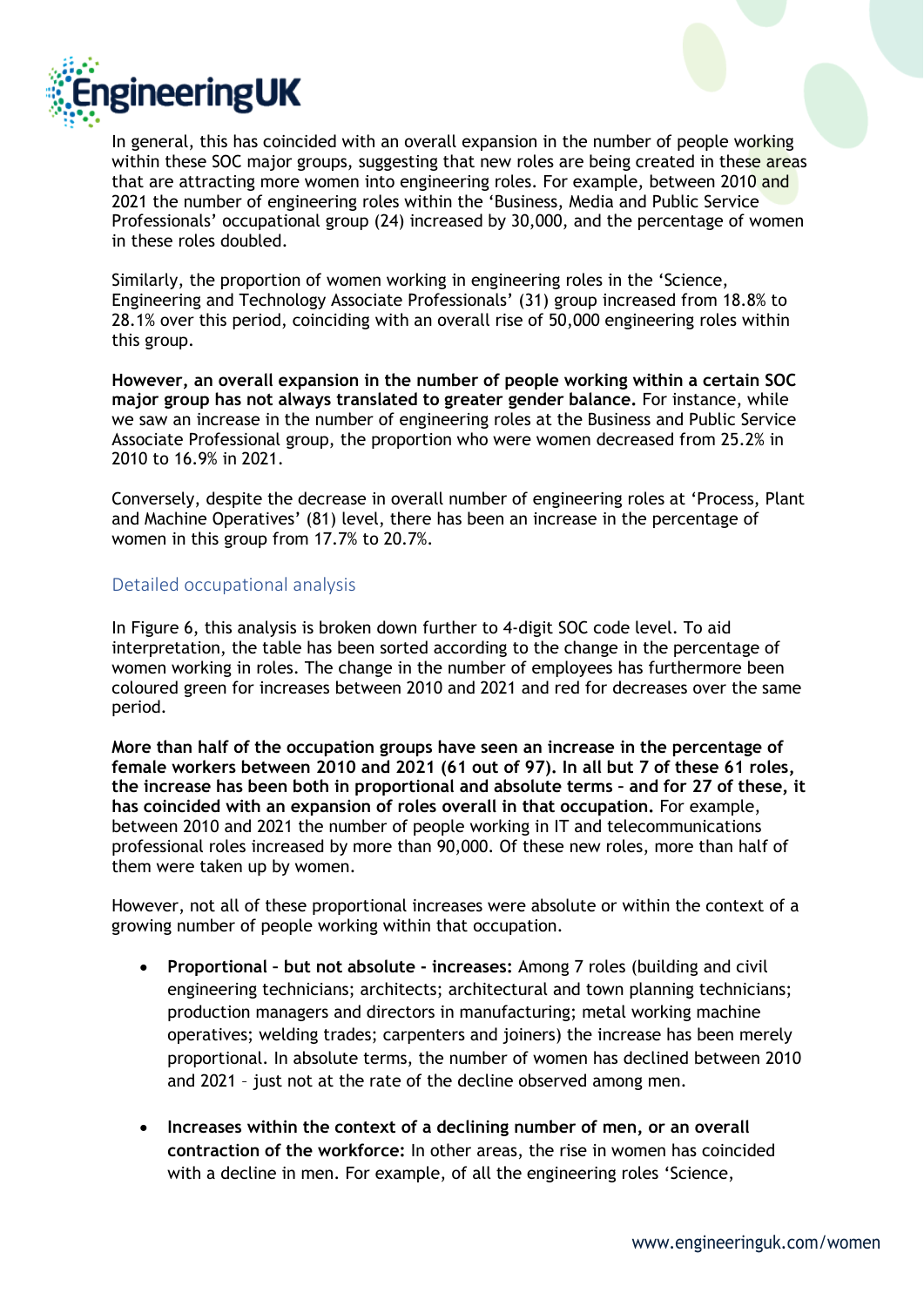

engineering and production technicians not elsewhere classified' have seen the greatest change in the proportion of women, increasing from 20.0% in 2010 to 44.7% in 2021. This is in part driven by an increase in the number of women, but also in part by a decrease in men. In terms of numbers of employees, the increase in female workers appears to coincide with a decrease in male workers of similar magnitude.

For some roles, the rate of women entering has been outpaced by the rate of men leaving. For instance, between 2010 and 2021 the number of female electronics engineers increased by 2,500 while decreasing by 15,000 in the number of men (resulting in an overall decline of 12,500). Similarly, the number of female mechanical engineers increased by 3,800 while decreasing by 10,200 in the number of men (resulting in an overall decline of 6,400).

It will be important to understand what is driving these opposing trends – whether there are differences in the way women and men are being treated at recruitment, pay, contract type, or retention.

**For 13 of the roles included in the engineering footprint, the proportion of women has remained at 0% –** in other words, virtually no women were in these professions in 2010 and this has remained the case some 11 years later. In all but 2 of these roles, this has coincided with an overall shrinking of that workforce.

**For the remaining 23 roles within the engineering footprint, there has been a decrease in the percentage of female employees over the period.** For all but 2 of these roles, the decline in the proportion of women also represented a decrease, in absolute numbers. However, in the case of engineering professionals not elsewhere classified, IT and telecommunications directors, quality assurance technicians, planning process and production technicians and environmental professionals, the number of women between 2010 and 2021 grew – just simply not at the same rate as men.

| <b>Occupation (main</b><br>job)                                        | Core or<br>related | % of engineering<br>workforce that are<br>female |       |        | Change in number of<br>employees | Total no.<br>οf<br>employees |                |         |
|------------------------------------------------------------------------|--------------------|--------------------------------------------------|-------|--------|----------------------------------|------------------------------|----------------|---------|
|                                                                        |                    | 2010                                             | 2021  | change | <b>Male</b>                      | Female                       | <b>Persons</b> | in 2021 |
| 3119 'Science,<br>engineering and<br>production<br>technicians n.e.c.' | <b>CORE</b>        | 20.0%                                            | 44.7% | 24.7%  | $-4,909$                         | 6,794                        | 1,886          | 25,969  |
| 8115 'Rubber<br>process operatives'                                    | <b>CORE</b>        | 12.5%                                            | 32.2% | 19.7%  | $-137$                           | 1,740                        | 1,603          | 7,807   |
| 3114 'Building and<br>civil engineering<br>technicians'                | <b>CORE</b>        | 14.8%                                            | 31.7% | 16.9%  | $-17,128$                        | $-883$                       | $-18,011$      | 10,599  |
| 2462 'Quality<br>assurance and                                         | CORE               | 32.4%                                            | 48.6% | 16.1%  | 32.484                           | 44,442                       | 76.926         | 120.781 |

#### **Figure 6. Percentage of women in engineering roles by 4-digit SOC code and changes in the number of employees in engineering roles between 2010 and 2021, UK**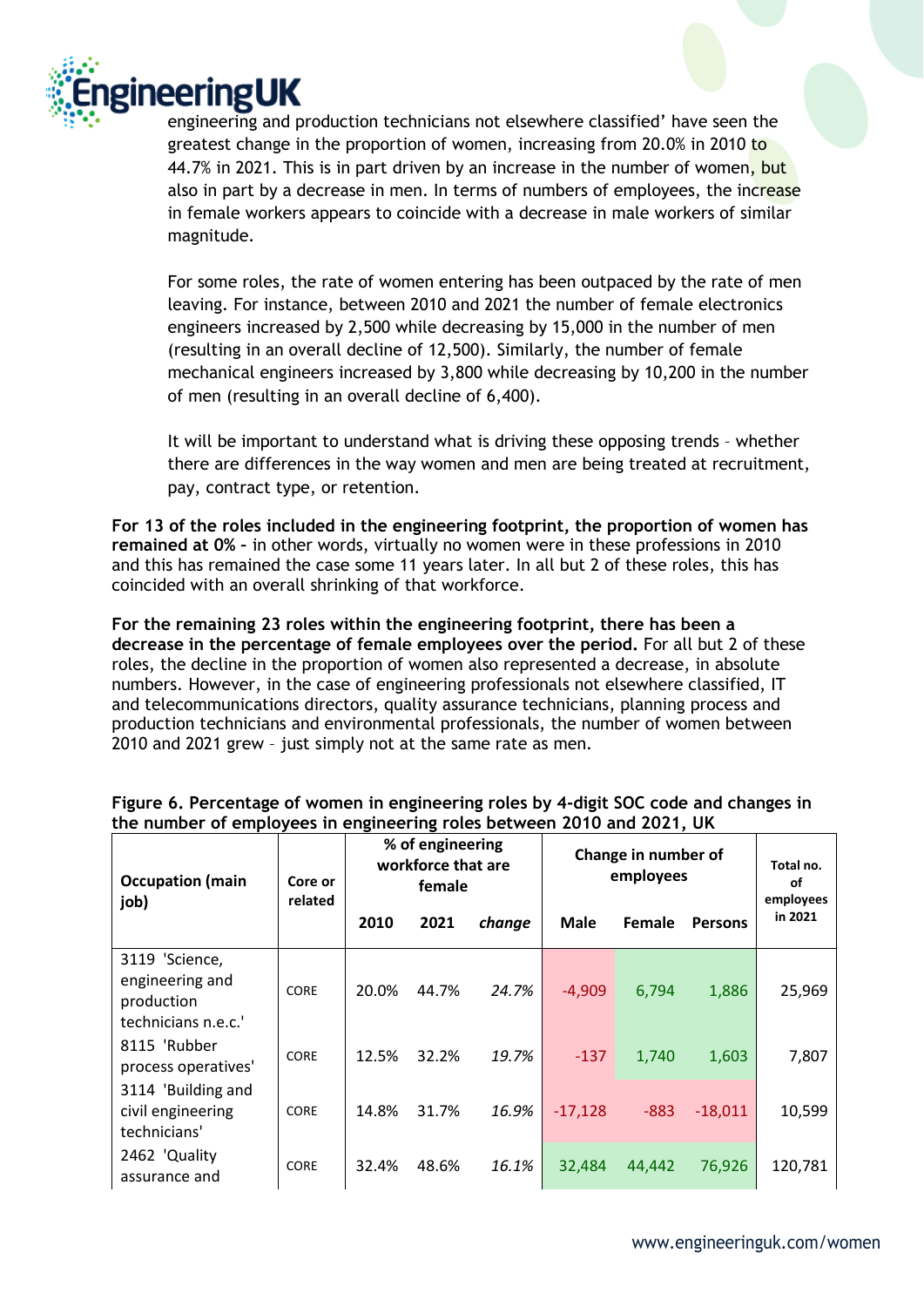|  | <b>EngineeringUK</b> |  |
|--|----------------------|--|
|  | regulatory           |  |

| regulatory                                                          |                |       |       |       |           |        |           |         |
|---------------------------------------------------------------------|----------------|-------|-------|-------|-----------|--------|-----------|---------|
| professionals'<br>8132 'Assemblers                                  |                |       |       |       |           |        |           |         |
| (vehicles and metal<br>goods)'                                      | RELATED        | 14.1% | 28.9% | 14.8% | $-3,480$  | 4,852  | 1,372     | 31,543  |
| 5244 'TV, video and<br>audio engineers'                             | CORE           | 3.4%  | 18.2% | 14.7% | $-8,013$  | 716    | $-7,297$  | 6,556   |
| 2139 'IT and<br>telecommunications<br>professionals'                | CORE           | 11.5% | 26.1% | 14.6% | 44,560    | 46,171 | 90,731    | 244,825 |
| 8124 'Energy plant<br>operatives'                                   | RELATED        | 0.0%  | 14.1% | 14.1% | 2,149     | 1,680  | 3,829     | 11,875  |
| 8118 'Electroplaters'                                               | RELATED        | 0.0%  | 12.7% | 12.7% | 3,539     | 999    | 4,538     | 7,873   |
| 2124 'Electronics<br>engineers'                                     | CORE           | 2.8%  | 15.2% | 12.4% | $-15,335$ | 2,453  | $-12,883$ | 22,630  |
| 2127 'Production                                                    |                |       |       |       |           |        |           |         |
| and process<br>engineers'                                           | CORE           | 7.7%  | 19.6% | 11.9% | $-1,493$  | 5,960  | 4,468     | 47,261  |
| 3131 'IT operations<br>technicians'                                 | <b>RELATED</b> | 23.5% | 35.3% | 11.8% | $-868$    | 17,661 | 16,793    | 116,346 |
| 2123 'Electrical<br>engineers'                                      | CORE           | 1.1%  | 12.7% | 11.6% | $-41,488$ | 2,333  | $-39,156$ | 23,791  |
| 5211 'Smiths and<br>forge workers'                                  | CORE           | 0.0%  | 11.5% | 11.5% | $-1,742$  | 397    | $-1,345$  | 3,464   |
| 3122<br>'Draughtspersons'                                           | CORE           | 11.2% | 22.2% | 10.9% | $-1,345$  | 4,827  | 3,482     | 40,570  |
| 1123 'Production<br>mngrs and directors<br>in mining and<br>energy' | CORE           | 8.5%  | 19.4% | 10.9% | $-1,357$  | 1,033  | $-324$    | 9,721   |
| 2150 'Research and<br>development mngrs'                            | CORE           | 35.2% | 45.9% | 10.7% | 18,985    | 21,984 | 40,969    | 70,697  |
| 2135 'IT business<br>analysts, archtcts<br>and systms<br>designers' | CORE           | 14.0% | 24.1% | 10.1% | 112,966   | 46,468 | 159,434   | 239,875 |
| 5224 'Precision<br>instrument makers<br>and repairers'              | CORE           | 1.9%  | 11.9% | 10.0% | $-7,233$  | 1,793  | $-5,440$  | 18,879  |
| 8114 'Chemical and<br>related process<br>operatives'                | RELATED        | 16.4% | 26.3% | 9.9%  | $-7,261$  | 3,649  | $-3,613$  | 42,819  |
| 2461 'Quality<br>control and planning<br>engineers'                 | CORE           | 23.1% | 32.0% | 8.9%  | 2,713     | 3,894  | 6,606     | 26,551  |
| 2433 'Quantity<br>surveyors'                                        | RELATED        | 5.3%  | 14.1% | 8.8%  | 7,933     | 5,514  | 13,448    | 54,541  |
| 2126 'Design and<br>development<br>engineers'                       | CORE           | 4.0%  | 12.5% | 8.5%  | 19,563    | 8,901  | 28,464    | 91,513  |

 $\overline{\phantom{a}}$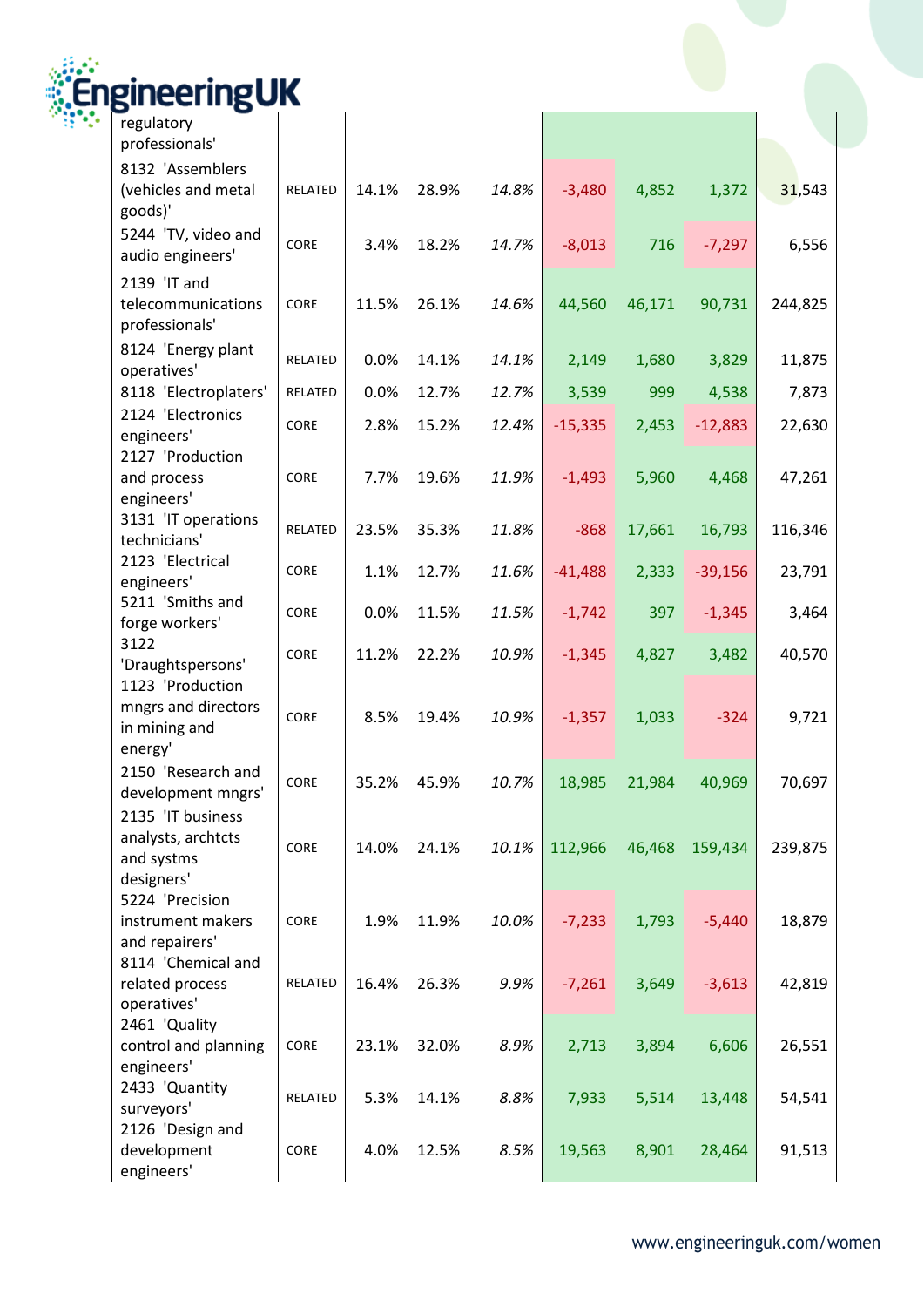

| 2""CH""              |                |       |       |      |           |          |           |         |
|----------------------|----------------|-------|-------|------|-----------|----------|-----------|---------|
| 8111 'Food, drink    |                |       |       |      |           |          |           |         |
| and tobacco process  | <b>RELATED</b> | 34.9% | 43.3% | 8.4% | $-27,103$ | 1,413    | $-25,690$ | 123,466 |
| operatives'          |                |       |       |      |           |          |           |         |
| 2134 'IT project and | RELATED        | 17.9% | 26.3% | 8.3% | 6,288     | 9,558    | 15,845    | 80,482  |
| programme mngrs'     |                |       |       |      |           |          |           |         |
| 8221 'Crane drivers' | RELATED        | 0.0%  | 7.8%  | 7.8% | $-2,947$  | 916      | $-2,031$  | 11,744  |
| 1122 'Production     |                |       |       |      |           |          |           |         |
| mngrs and directors  | CORE           | 4.9%  | 12.1% | 7.3% | $-31,368$ | 9,144    | $-22,223$ | 140,851 |
| in construction'     |                |       |       |      |           |          |           |         |
| 2431 'Architects'    | RELATED        | 16.6% | 23.9% | 7.2% | $-32,505$ | $-4,931$ | $-37,436$ | 17,803  |
| 2133 'IT specialist  |                |       |       |      |           |          |           |         |
| mngrs'               | RELATED        | 18.4% | 25.3% | 6.9% | 30,605    | 27,303   | 57,908    | 240,319 |
| 8232 'Marine and     |                |       |       |      |           |          |           |         |
| waterways transport  | RELATED        | 0.0%  | 6.9%  | 6.9% | $-1,170$  | 524      | $-646$    | 7,601   |
| operatives'          |                |       |       |      |           |          |           |         |
| 8126 'Water and      |                |       |       |      |           |          |           |         |
| sewerage plant       | CORE           | 0.0%  | 6.2%  | 6.2% | 5,310     | 889      | 6,199     | 14,330  |
| operatives'          |                |       |       |      |           |          |           |         |
| 8133 'Routine        |                |       |       |      |           |          |           |         |
| inspectors and       | CORE           | 24.2% | 30.4% | 6.2% | $-8,635$  | 2,775    | $-5,860$  | 67,694  |
| testers'             |                |       |       |      |           |          |           |         |
| 2434 'Chartered      |                |       |       |      |           |          |           |         |
| surveyors'           | RELATED        | 7.2%  | 13.4% | 6.2% | $-16,187$ | 2,165    | $-14,022$ | 51,339  |
| 2122 'Mechanical     |                |       |       |      |           |          |           |         |
| engineers'           | CORE           | 4.4%  | 10.2% | 5.7% | $-10,191$ | 3,804    | $-6,388$  | 71,104  |
| 3112 'Electrical and |                |       |       |      |           |          |           |         |
| electronics          | CORE           | 6.0%  | 11.6% | 5.6% | $-4,693$  | 888      | $-3,805$  | 20,020  |
| technicians'         |                |       |       |      |           |          |           |         |
| 2436 'Construction   |                |       |       |      |           |          |           |         |
| project mngrs and    |                |       |       |      |           |          |           |         |
| related              | RELATED        | 11.4% | 16.9% | 5.5% | $-17,734$ | 844      | $-16,891$ | 50,070  |
| professionals'       |                |       |       |      |           |          |           |         |
| 2137 'Web design     |                |       |       |      |           |          |           |         |
| and development      | RELATED        | 24.6% | 29.4% | 4.8% | 19,426    | 11,467   | 30,893    | 80,203  |
| professionals'       |                |       |       |      |           |          |           |         |
| 3132 'IT user        |                |       |       |      |           |          |           |         |
| support technicians' | RELATED        | 22.2% | 26.8% | 4.6% | 17,391    | 11,464   | 28,855    | 111,021 |
| 5249 'Electrical and |                |       |       |      |           |          |           |         |
| electronic trades    | <b>CORE</b>    | 2.3%  | 6.8%  | 4.5% | $-22,850$ | 2,380    | $-20,470$ | 63,750  |
| n.e.c.'              |                |       |       |      |           |          |           |         |
| 8121 'Paper and      |                |       |       |      |           |          |           |         |
| wood machine         | CORE           | 5.4%  | 9.2%  | 3.8% | $-6,986$  | 877      | $-6,109$  | 31,371  |
| operatives'          |                |       |       |      |           |          |           |         |
| 1255 'Waste          |                |       |       |      |           |          |           |         |
| disposal and         |                |       |       |      |           |          |           |         |
|                      | RELATED        | 12.3% | 15.7% | 3.4% | 476       | 448      | 924       | 9,816   |
| environmental        |                |       |       |      |           |          |           |         |
| services mngrs'      |                |       |       |      |           |          |           |         |
| 5250 'Sklld metal,   |                |       |       |      |           |          |           |         |
| electrical and       | CORE           | 4.8%  | 8.0%  | 3.2% | $-12,203$ | 367      | $-11,836$ | 29,218  |
| electrnc trades      |                |       |       |      |           |          |           |         |
| sprvsrs'             |                |       |       |      |           |          |           |         |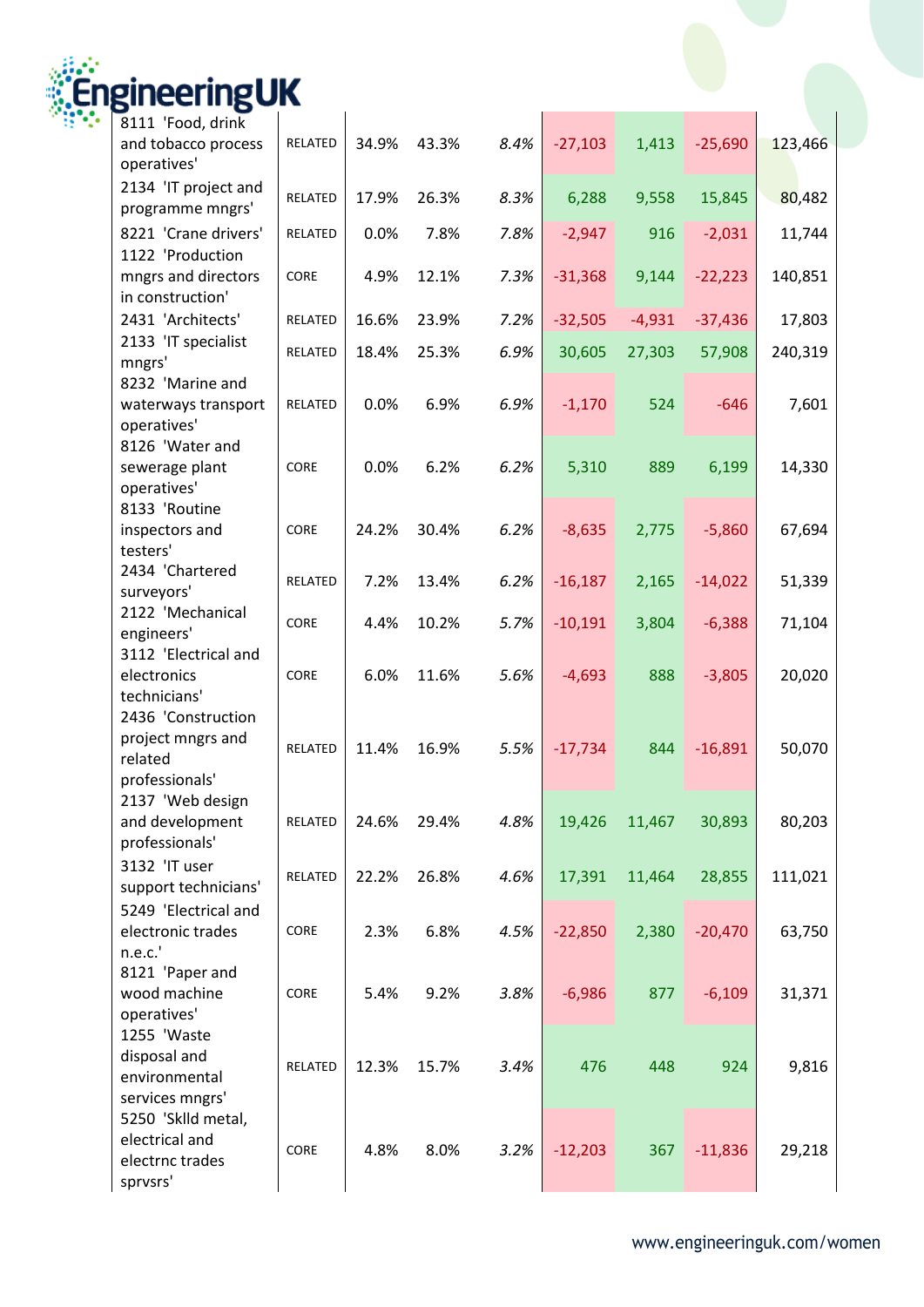

| gineering                                                          | UΚ          |       |       |      |           |          |           |         |
|--------------------------------------------------------------------|-------------|-------|-------|------|-----------|----------|-----------|---------|
| 3113 'Engineering<br>technicians'                                  | CORE        | 6.5%  | 9.3%  | 2.8% | $-16,566$ | 586      | $-15,981$ | 57,218  |
| 2136 'Programmers<br>and software<br>development<br>professionals' | CORE        | 13.1% | 16.0% | 2.8% | 172,751   | 39,766   | 212,517   | 417,952 |
| 2121 'Civil<br>engineers'                                          | CORE        | 6.2%  | 8.8%  | 2.6% | 9,448     | 3,019    | 12,467    | 86,581  |
| 5223 'Metal working<br>production and<br>maintenance fitters'      | <b>CORE</b> | 2.3%  | 4.7%  | 2.4% | $-18,259$ | 3,171    | $-15,089$ | 149,498 |
| 5242<br>'Telecommunications<br>engineers'                          | CORE        | 3.7%  | 6.0%  | 2.3% | 16,436    | 2,170    | 18,606    | 65,095  |
| 8141 'Scaffolders,<br>stagers and riggers'                         | RELATED     | 0.0%  | 2.2%  | 2.2% | $-3,103$  | 530      | $-2,573$  | 23,615  |
| 3121 'Architectural<br>and town planning<br>technicians'           | RELATED     | 34.3% | 36.5% | 2.2% | $-2,128$  | $-615$   | $-2,743$  | 14,954  |
| 5330 'Construction<br>and building trades<br>supervisors'          | CORE        | 0.0%  | 2.0%  | 2.0% | $-13,055$ | 945      | $-12,110$ | 46,131  |
| 5231 'Vehicle<br>technicians,<br>mechanics and<br>electricians'    | <b>CORE</b> | 0.2%  | 1.9%  | 1.7% | $-47,559$ | 2,474    | $-45,085$ | 147,367 |
| 1121 'Production<br>mngrs and directors<br>in manufacturing'       | CORE        | 13.6% | 15.2% | 1.5% | $-99,448$ | 11,837   | 111,284   | 216,803 |
| 5241 'Electricians<br>and electrical fitters'<br>1136 'IT and      | CORE        | 0.9%  | 2.4%  | 1.5% | $-34,436$ | 2,988    | $-31,448$ | 215,811 |
| telecommunications<br>directors'                                   | RELATED     | 16.0% | 17.5% | 1.5% | 57,438    | 13,081   | 70,519    | 120,632 |
| 8149 'Construction<br>operatives n.e.c.'                           | RELATED     | 1.2%  | 2.6%  | 1.4% | 7,746     | 1,186    | 8,933     | 77,138  |
| 5235 'Aircraft<br>maintenance and<br>related trades'               | CORE        | 2.2%  | 3.2%  | 1.0% | 57,891    | 2,128    | 60,018    | 78,247  |
| 5234 'Vehicle paint<br>technicians'                                | RELATED     | 0.0%  | 0.8%  | 0.8% | $-4,772$  | 109      | $-4,663$  | 12,904  |
| 5245 'IT engineers'                                                | CORE        | 4.7%  | 5.4%  | 0.7% | $-2,366$  | 151      | $-2,216$  | 35,511  |
| 8125 'Metal working<br>machine operatives'                         | CORE        | 9.5%  | 9.8%  | 0.3% | $-16,529$ | $-1,615$ | $-18,144$ | 33,913  |
| 5215 'Welding<br>trades'                                           | CORE        | 1.6%  | 1.8%  | 0.2% | $-35,372$ | $-494$   | $-35,866$ | 27,929  |
| 5315 'Carpenters<br>and joiners'                                   | RELATED     | 0.4%  | 0.5%  | 0.0% | $-43,196$ | $-91$    | $-43,288$ | 173,400 |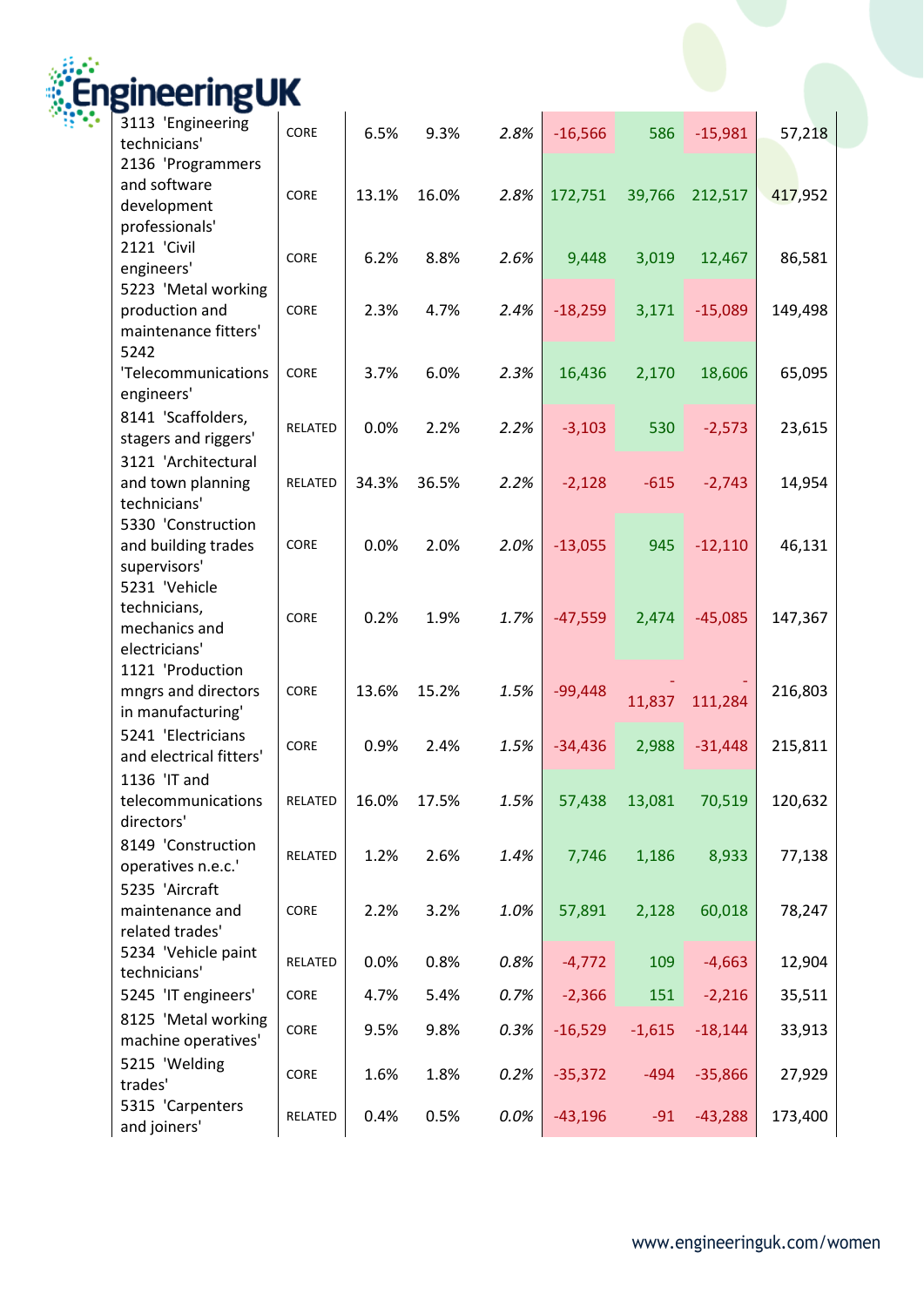| EngineeringUK |
|---------------|

|           | 898                                                                                                                                    |
|-----------|----------------------------------------------------------------------------------------------------------------------------------------|
|           |                                                                                                                                        |
|           |                                                                                                                                        |
|           | 5,633                                                                                                                                  |
|           |                                                                                                                                        |
|           | 6,329                                                                                                                                  |
|           |                                                                                                                                        |
|           | 9,174                                                                                                                                  |
|           |                                                                                                                                        |
|           |                                                                                                                                        |
|           |                                                                                                                                        |
|           | 1,475                                                                                                                                  |
|           |                                                                                                                                        |
|           |                                                                                                                                        |
| $-2,540$  | 10,119                                                                                                                                 |
|           |                                                                                                                                        |
|           |                                                                                                                                        |
| 7,753     | 13,320                                                                                                                                 |
|           |                                                                                                                                        |
| $-2,528$  | 5,013                                                                                                                                  |
|           |                                                                                                                                        |
|           | 36,235                                                                                                                                 |
|           |                                                                                                                                        |
|           | 93                                                                                                                                     |
|           |                                                                                                                                        |
| $-364$    | 7,958                                                                                                                                  |
|           |                                                                                                                                        |
|           |                                                                                                                                        |
| $-1,667$  | 9,953                                                                                                                                  |
|           |                                                                                                                                        |
|           |                                                                                                                                        |
|           | 5,416                                                                                                                                  |
|           |                                                                                                                                        |
|           |                                                                                                                                        |
|           |                                                                                                                                        |
|           | 68,948                                                                                                                                 |
|           |                                                                                                                                        |
| $-19,183$ | 57,820                                                                                                                                 |
|           |                                                                                                                                        |
|           | 42,275                                                                                                                                 |
|           |                                                                                                                                        |
|           |                                                                                                                                        |
|           | 192,671                                                                                                                                |
|           |                                                                                                                                        |
|           |                                                                                                                                        |
|           |                                                                                                                                        |
|           | 133,339                                                                                                                                |
|           |                                                                                                                                        |
|           | $-1,799$<br>667<br>$-7,033$<br>$-5,566$<br>$-12,423$<br>$-4,059$<br>$-2,010$<br>$-3,473$<br>20,248<br>24,766<br>$-43,953$<br>$-30,049$ |

 $\mathbf{I}$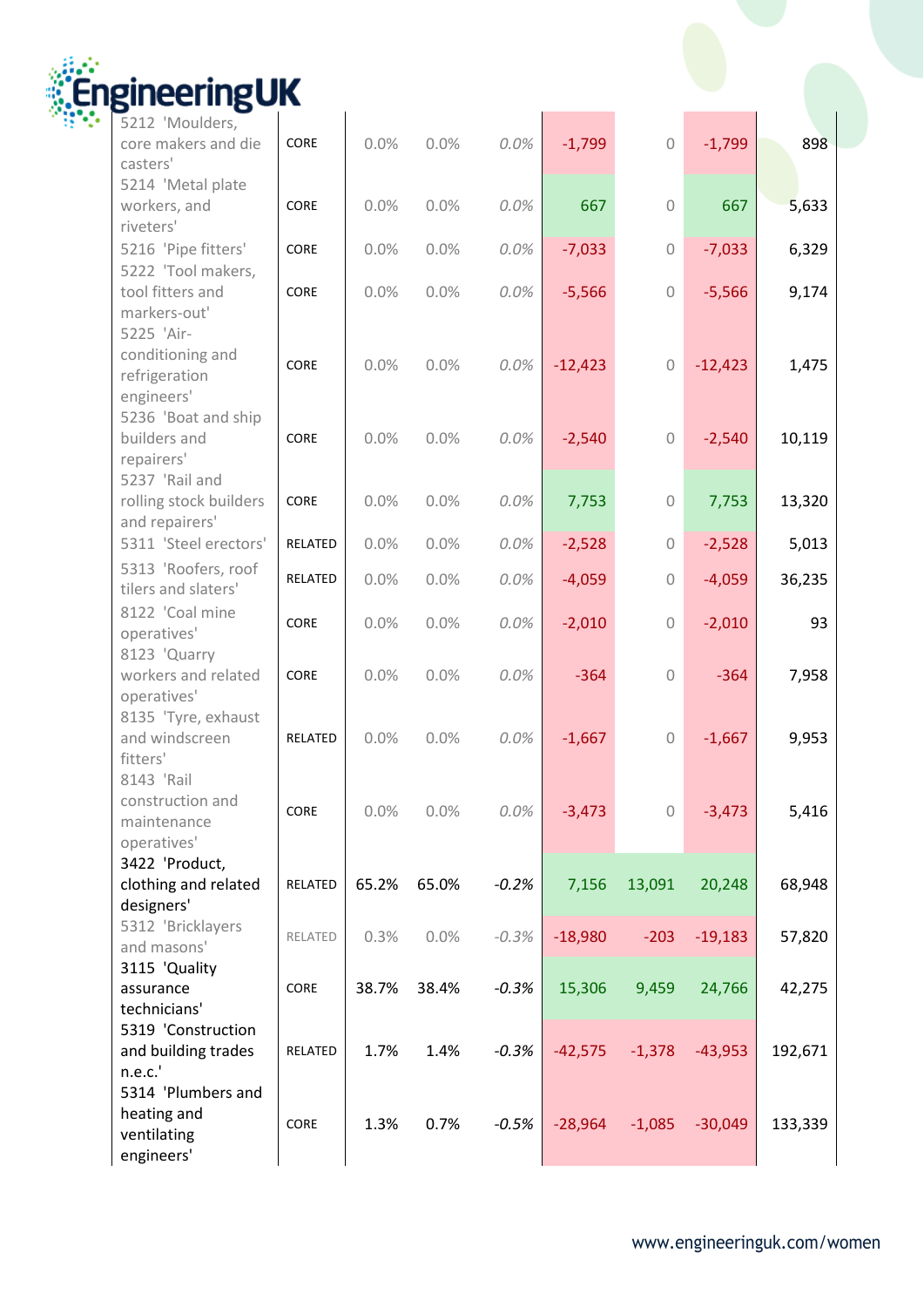

| neeringuk             |             |       |       |          |           |          |           |         |
|-----------------------|-------------|-------|-------|----------|-----------|----------|-----------|---------|
| 5232 'Vehicle body    |             |       |       |          |           |          |           |         |
| builders and          | CORE        | 5.3%  | 4.8%  | $-0.5%$  | $-3,389$  | $-330$   | $-3,719$  | 24,334  |
| repairers '           |             |       |       |          |           |          |           |         |
| 5316 'Glaziers,       |             |       |       |          |           |          |           |         |
| window fabricators    | RELATED     | 0.8%  | 0.0%  | $-0.8%$  | 24,680    | $-313$   | 24,368    | 61,881  |
| and fitters'          |             |       |       |          |           |          |           |         |
| 5213 'Sheet metal     | <b>CORE</b> | 1.1%  | 0.0%  | $-1.1%$  | $-16,603$ |          | $-16,916$ |         |
| workers'              |             |       |       |          |           | $-313$   |           | 11,056  |
| 5221 'Metal           |             |       |       |          |           |          |           |         |
| machining setters     | CORE        | 5.3%  | 3.4%  | $-1.9%$  | $-21,684$ | $-1,831$ | $-23,514$ | 30,148  |
| and setter-operators' |             |       |       |          |           |          |           |         |
| 2129 'Engineering     | CORE        | 13.8% | 11.8% | $-2.1%$  | 47,856    | 3,983    | 51,839    |         |
| professionals n.e.c.' |             |       |       |          |           |          |           | 155,373 |
| 8139 'Assemblers      |             |       |       |          |           |          |           |         |
| and routine           | RELATED     | 38.8% | 36.4% | $-2.3%$  | $-916$    | $-1,880$ | $-2,796$  | 33,905  |
| operatives n.e.c.'    |             |       |       |          |           |          |           |         |
| 8142 'Road            |             |       |       |          |           |          |           |         |
| construction          | RELATED     | 3.3%  | 0.0%  | $-3.3%$  | $-8,093$  | $-763$   | $-8,855$  | 14,299  |
| operatives'           |             |       |       |          |           |          |           |         |
| 3512 'Aircraft pilots |             |       |       |          |           |          |           |         |
| and flight engineers' | RELATED     | 3.4%  | 0.0%  | $-3.4%$  | $-3,353$  | $-699$   | $-4,052$  | 16,472  |
| 8129 'Plant and       |             |       |       |          |           |          |           |         |
| machine operatives    | CORE        | 14.3% | 10.8% | $-3.5%$  | $-7,888$  | $-2,226$ | $-10,114$ | 22,324  |
| n.e.c.'               |             |       |       |          |           |          |           |         |
| 8131 'Assemblers      |             |       |       |          |           |          |           |         |
| (electrical and       | RELATED     | 38.8% | 33.6% | $-5.1%$  | $-3,701$  | $-4,123$ | $-7,824$  | 21,141  |
| electronic products)' |             |       |       |          |           |          |           |         |
| 3116 'Planning,       |             |       |       |          |           |          |           |         |
| process and           | CORE        | 31.1% | 25.8% | $-5.3%$  | 12,697    | 3,282    | 15,979    | 31,994  |
| production            |             |       |       |          |           |          |           |         |
| technicians'          |             |       |       |          |           |          |           |         |
| 8117 'Metal making    |             |       |       |          |           |          |           |         |
| and treating process  | CORE        | 6.5%  | 0.0%  | $-6.5%$  | $-4,173$  | $-931$   | $-5,103$  | 9,246   |
| operatives'           |             |       |       |          |           |          |           |         |
| 8116 'Plastics        | CORE        | 12.4% | 2.6%  | $-9.9%$  | $-12,569$ | $-4,117$ | $-16,686$ | 20,748  |
| process operatives'   |             |       |       |          |           |          |           |         |
| 3565 'Inspectors of   |             |       |       |          |           |          |           |         |
| standards and         | CORE        | 37.4% | 24.3% | $-13.1%$ | 5,447     | $-4,621$ | 826       | 37,624  |
| regulations'          |             |       |       |          |           |          |           |         |
| 8112 'Glass and       |             |       |       |          |           |          |           |         |
| ceramics process      | RELATED     | 18.3% | 3.4%  | $-14.8%$ | 943       | $-975$   | $-32$     | 6,527   |
| operatives'           |             |       |       |          |           |          |           |         |
| 8119 'Process         | RELATED     | 15.8% | 0.0%  | $-15.8%$ | $-11,761$ | $-4,236$ | $-15,998$ | 10,774  |
| operatives n.e.c.'    |             |       |       |          |           |          |           |         |
| 2435 'Chartered       |             |       |       |          |           |          |           |         |
| architectural         | RELATED     | 37.2% | 20.8% | $-16.3%$ | 54        | $-407$   | $-353$    | 1,688   |
| technologists'        |             |       |       |          |           |          |           |         |
| 2142 'Environment     | CORE        | 57.2% | 36.9% | $-20.4%$ | 18,267    | 1,238    | 19,505    | 48,769  |
| professionals'        |             |       |       |          |           |          |           |         |

Source: ONS Labour Force Survey.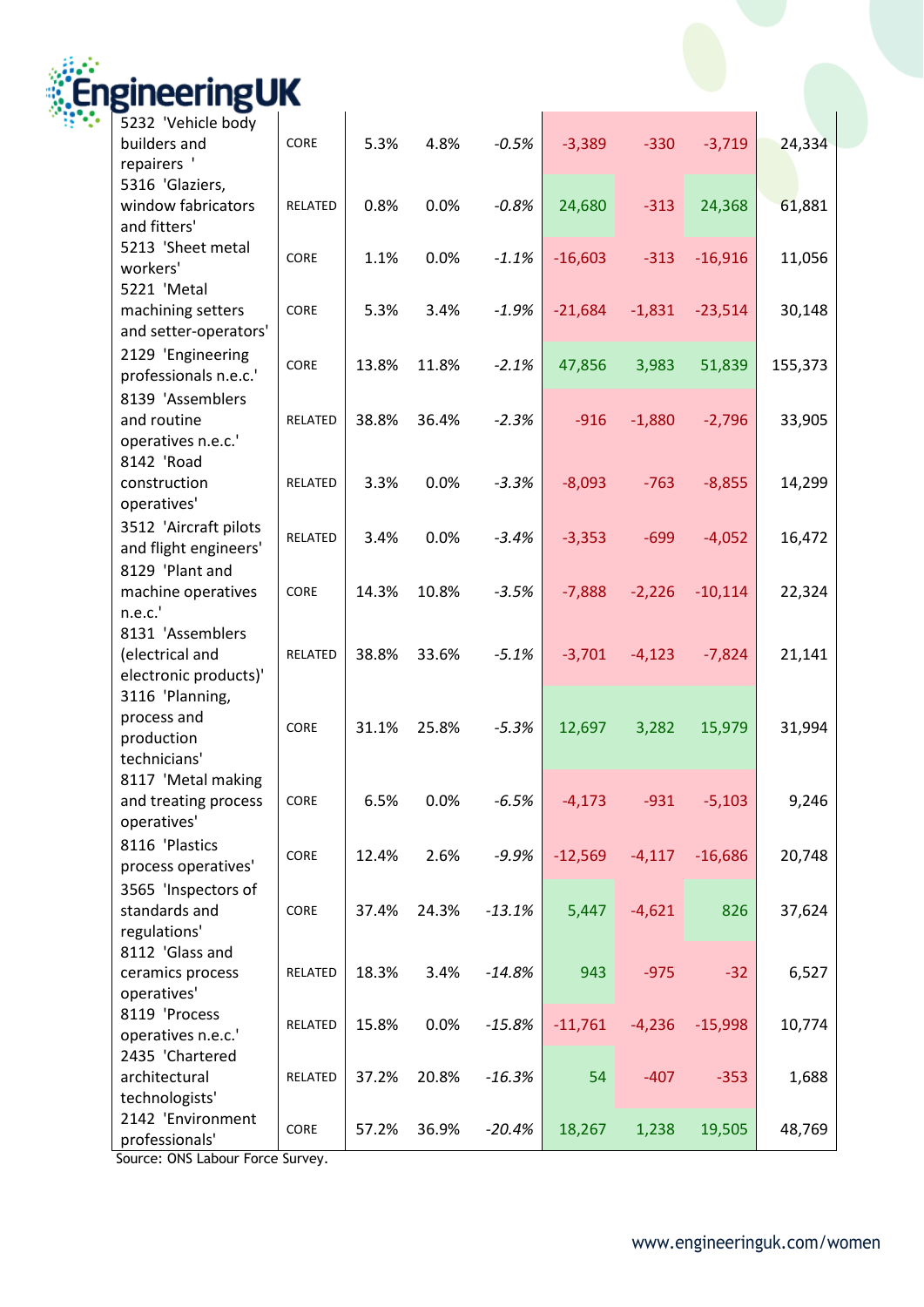

#### Sectoral analysis

Similar to the occupational engineering footprint, our industrial engineering footprint is comprised of Standard Industrial Classification codes (5-digit 'SIC'), each corresponding to an industry in the economy. For example, the manufacture of consumer electronics has the SIC code '26400'.

Like SOC, these codes can be grouped into broader industry 'sections'. For example, under Section F: Construction sits a variety of industries we deem to be engineering, such as construction of commercial buildings (SIC 41201), construction of bridges and tunnels (42130), and construction of utility projects for electricity and telecommunications (42220).

There are also, of course, industries that we do not consider to be engineering but in which people working in engineering roles may nevertheless work - for instance, retail or book publishing.

#### **By industry sections**

It is important to not only consider where progress has been made in terms of the engineering roles women occupy, but also in which sectors they work. Toward this aim, we analysed the extent to which the proportion of women working in engineering roles has changed within different engineering industries (SIC), the results of which are presented in Figure 7.

Owing to the comparatively small sample size numbers within each SOC and SIC, it is not possible to present analysis of the industries women in engineering roles work in at a detailed level – and indeed, a degree of caution should be exercised in the interpretation of the high-level data we do present (in particular any rows with an \* or \*\*).

These caveats aside, it is clear some industry sections have made much more progress, in terms of the gender balance of those working in engineering roles, than others.

Between 2010 and 2021, for instance, the proportion of women working in engineering roles within the water supply, sewerage, waste management and remediation activities increased from 8.5% to 11.5%. In contrast, the proportion of women working in engineering roles within construction has remained stubbornly low, rising from 2.3% in 2010 to 4.7% in 2021.

#### **Figure 7. Percentage of women in engineering roles (defined by SOC), by engineering industry (SIC) between 2010 and 2021**

| SIC group                                               | 2010  | 2015 | 2019        | 2021  |
|---------------------------------------------------------|-------|------|-------------|-------|
| Section B: MINING AND QUARRYING                         | 3.4%  | 4.2% | 5.3%        | 4.2%  |
| Section C: MANUFACTURING                                | 10.5% |      | 12.5% 12.5% | 15.5% |
| Section D: ELECTRICITY, GAS, STEAM AND AIR CONDITIONING |       |      |             |       |
| SUPPLY*                                                 | 4.8%  | 4.5% | 6.3%        | 11.3% |
| Section E: WATER SUPPLY; SEWERAGE, WASTE MANAGEMENT     |       |      |             |       |
| AND REMEDIATION ACTIVITIES                              | 8.5%  | 8.9% | 9.9%        | 11.5% |
| Section F: CONSTRUCTION                                 | 2.3%  | 3.7% | 4.2%        | 4.7%  |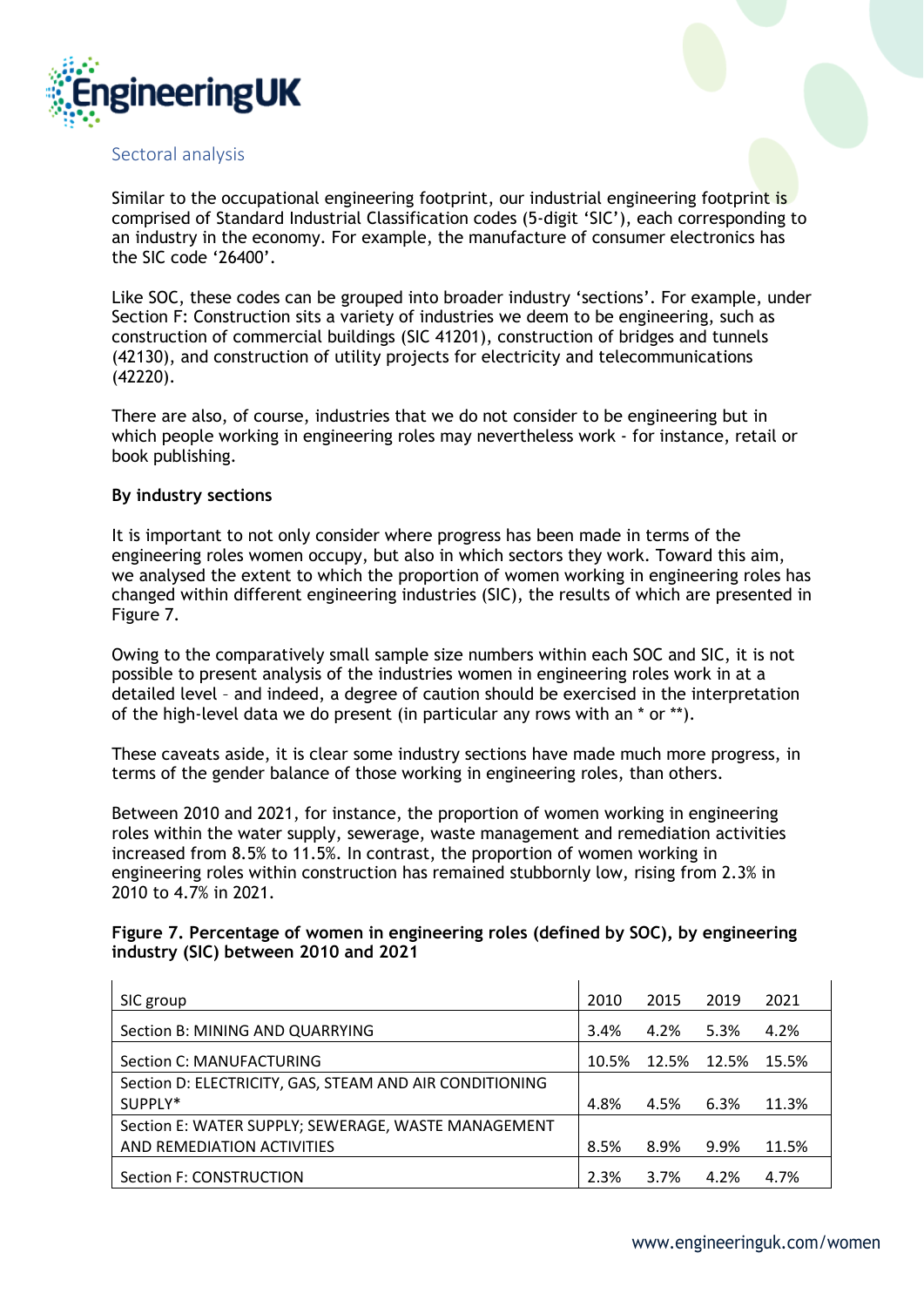## gineeringUK

Section G: WHOLESALE AND RETAIL TRADE; REPAIR OF MOTOR VEHICLES AND MOTORCYCLES\*  $\vert$  0.4% 1.3% 1.1% 4.2% Section H: TRANSPORTATION AND STORAGE\*  $\vert$  0.0% 0.0% 0.0% 29.4% Section J: INFORMATION AND COMMUNICATION  $\vert$  0.0% 0.0% 0.0% 17.8% Section M: PROFESSIONAL, SCIENTIFIC AND TECHNICAL ACTIVITIES 12.5% 14.8% 15.1% 18.1% Section N: ADMINISTRATIVE AND SUPPORT SERVICE ACTIVITIES\* | 0.0% 0.0% 8.7% 2.3% Section O: PUBLIC ADMINISTRATION AND DEFENCE; COMPULSORY SOCIAL SECURITY\* **12.4 COMPULSORY SOCIAL SECURITY\*** 17.1% Section S: OTHER SERVICE ACTIVITIES\*  $4.7\%$  5.1% 5.3% 9.1%

Source: ONS Labour Force Survey.

*\*denotes figures based on an unweighted sample size less than 10 in 2010, 2015 and 2019 \*\* denotes figures based on unweighted sample size less than 5 in 2010, 2015 and 2019*

#### **By detailed occupation**

Overall, we know that women working in engineering jobs (either core or related) are more likely to do so outside of the engineering sector (24.4%) than within it (12.5%; see Figure 3).

To better understand where these differences lie, we examined this at the 4-digit SOC level, the full results of which can be found in the accompanying Excel annex to this document. Though in some cases the figures were too small to consider, it was nevertheless evident there is a great deal of variability in the percentage of women that work in engineering industries (SIC) versus non-engineering industries by occupation.

Of the 62 roles for which numbers are large enough to confidently interpret, in 47 the proportion of women was higher among non-engineering industries than in engineering industries – and in 21 the difference was greater than 10 percentage points (see Figure 8). In other words, in these roles, women were much more likely to work outside of what is traditionally deemed to be 'engineering industries' than within it.

Notably, the majority of these were core engineering roles – including civil engineers, mechanical engineers, electronics engineers, and science, engineering and production technicians not elsewhere classified. This suggests there remains significant work to tackle gender imbalance issues within the more traditional engineering industries and roles.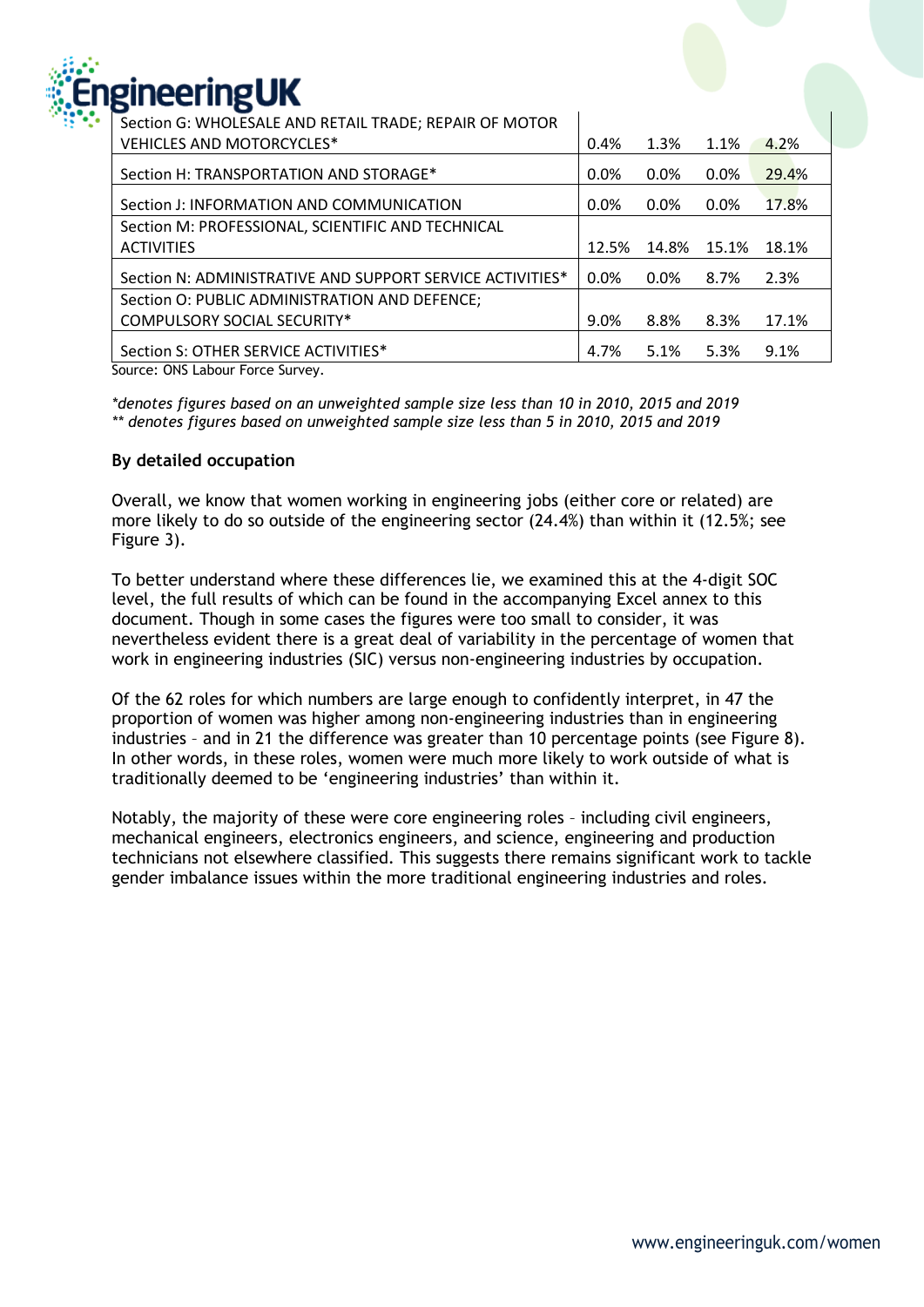

**Figure 8. Engineering roles for which there is a <10 percentage point difference in the proportion of women working in non-engineering industries compared to within engineering industries, 2021 UK** 

|                                                                                          |                | % of engineering workforce<br>that are female |             |  |
|------------------------------------------------------------------------------------------|----------------|-----------------------------------------------|-------------|--|
| <b>Occupation (main job)</b>                                                             | Core or        |                                               | Non-        |  |
|                                                                                          | related        | <b>Engineering</b>                            | engineering |  |
|                                                                                          |                | industries                                    | industries  |  |
| 3115 'Quality assurance technicians'                                                     | <b>CORE</b>    | 26.0%                                         | 65.6%       |  |
| 3121 'Architectural and town planning technicians'                                       | <b>RELATED</b> | 21.1%                                         | 59.7%       |  |
| 8133 'Routine inspectors and testers'                                                    | <b>CORE</b>    | 23.7%                                         | 49.7%       |  |
| 2461 'Quality control and planning engineers'                                            | <b>CORE</b>    | 23.4%                                         | 49.1%       |  |
| 2121 'Civil engineers'                                                                   | <b>CORE</b>    | 7.1%                                          | 31.9%       |  |
| 2431 'Architects'                                                                        | <b>RELATED</b> | 18.5%                                         | 42.0%       |  |
| 3112 'Electrical and electronics technicians'                                            | <b>CORE</b>    | 3.3%                                          | 25.8%       |  |
|                                                                                          | <b>CORE</b>    | 6.5%                                          | 27.5%       |  |
| 2122 'Mechanical engineers'                                                              | <b>RELATED</b> | 16.7%                                         | 37.5%       |  |
| 2134 'IT project and programme mngrs'<br>1255 'Waste disposal and environmental services |                |                                               |             |  |
| mngrs'                                                                                   | <b>RELATED</b> | 4.4%                                          | 25.0%       |  |
| 3422 'Product, clothing and related designers'                                           | <b>RELATED</b> | 51.1%                                         | 70.1%       |  |
| 3565 'Inspectors of standards and regulations'                                           | <b>CORE</b>    | 12.5%                                         | 31.4%       |  |
| 2124 'Electronics engineers'                                                             | <b>CORE</b>    | 9.1%                                          | 27.9%       |  |
| 8111 'Food, drink and tobacco process operatives'                                        | <b>RELATED</b> | 36.1%                                         | 54.2%       |  |
| 3119 'Science, engineering and prodctn technicians                                       |                |                                               |             |  |
| n.e.c.'                                                                                  | <b>CORE</b>    | 33.2%                                         | 50.4%       |  |
| 2462 'Quality assurance and regulatory professionals'                                    | <b>CORE</b>    | 37.0%                                         | 54.2%       |  |
| 1122 'Production mngrs and directors in construction'                                    | <b>CORE</b>    | 7.2%                                          | 23.4%       |  |
| 5232 'Vehicle body builders and repairers '                                              | <b>CORE</b>    | 1.9%                                          | 15.4%       |  |
| 2150 'Research and development mngrs'                                                    | <b>CORE</b>    | 39.4%                                         | 52.0%       |  |
| 1136 'IT and telecommunications directors'                                               | <b>RELATED</b> | 12.1%                                         | 24.2%       |  |
| 2139 'IT and telecommunications professionals'                                           | <b>CORE</b>    | 21.9%                                         | 32.9%       |  |
| 2436 'Construction project mngrs and related                                             |                |                                               |             |  |
| professionals'                                                                           | <b>RELATED</b> | 13.9%                                         | 23.4%       |  |
| 5245 'IT engineers'                                                                      | <b>CORE</b>    | 2.4%                                          | 11.6%       |  |
| 2133 'IT specialist mngrs'                                                               | <b>RELATED</b> | 20.5%                                         | 29.2%       |  |
| 5224 'Precision instrument makers and repairers'                                         | <b>CORE</b>    | 9.3%                                          | 16.7%       |  |
| 2136 'Programmers and software development                                               |                |                                               |             |  |
| professionals'                                                                           | <b>CORE</b>    | 13.2%                                         | 20.0%       |  |
| 2137 'Web design and development professionals'                                          | RELATED        | 26.6%                                         | 33.3%       |  |
| 2142 'Environment professionals'                                                         | <b>CORE</b>    | 34.7%                                         | 40.9%       |  |
| 2135 'IT business analysts, archtcts and systms                                          |                |                                               |             |  |
| designers'                                                                               | <b>CORE</b>    | 21.5%                                         | 26.4%       |  |
| 3122 'Draughtspersons'                                                                   | <b>CORE</b>    | 21.2%                                         | 25.3%       |  |
| 5330 'Construction and building trades supervisors'                                      | <b>CORE</b>    | 1.4%                                          | 5.1%        |  |
| 2433 'Quantity surveyors'                                                                | RELATED        | 13.8%                                         | 16.9%       |  |
| 2434 'Chartered surveyors'                                                               | RELATED        | 12.7%                                         | 15.7%       |  |
| 1121 'Production mngrs and directors in manufacturing'                                   | <b>CORE</b>    | 14.7%                                         | 17.4%       |  |
| 5241 'Electricians and electrical fitters'                                               | CORE           | 2.1%                                          | 4.6%        |  |